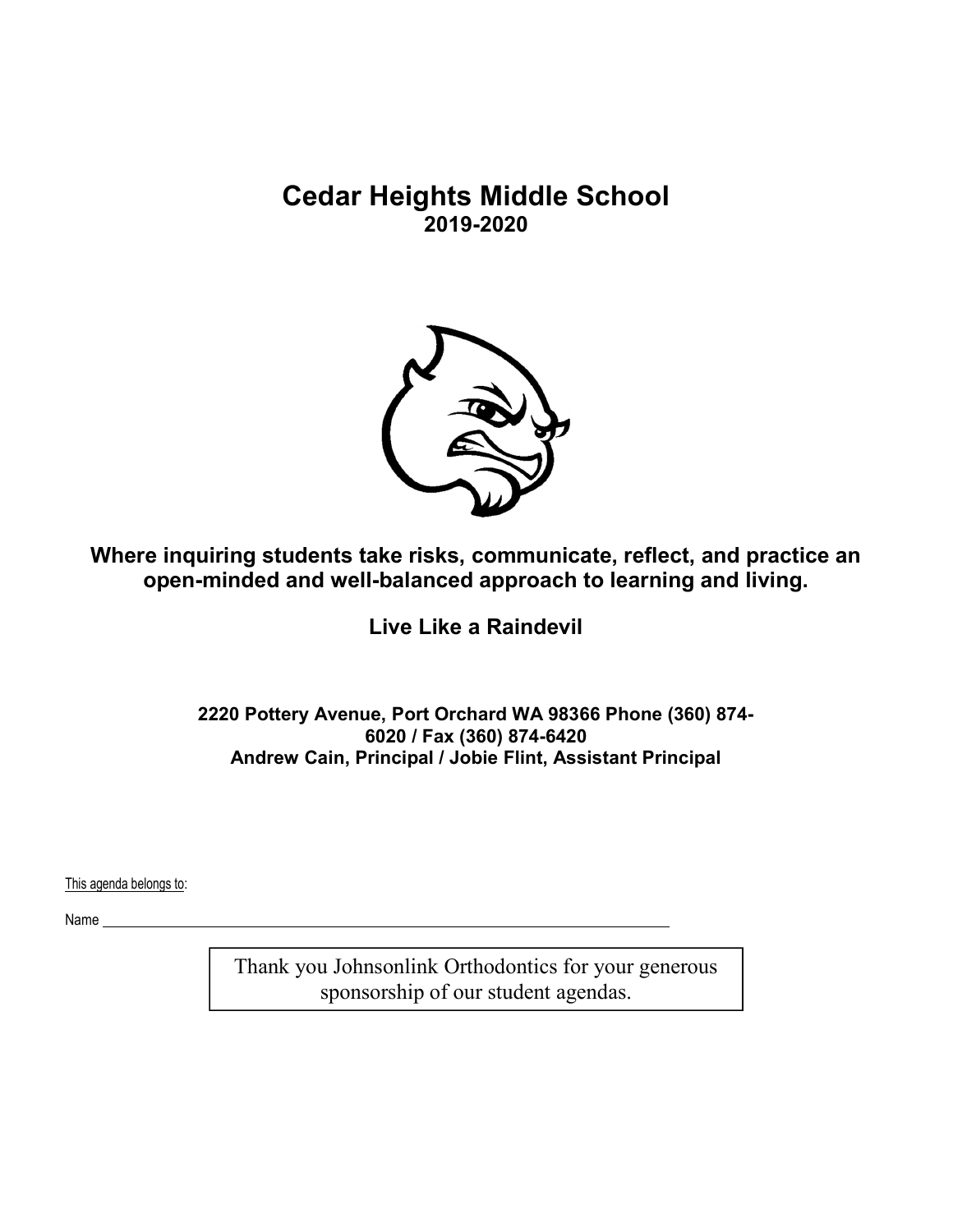## School Mission and Student Support

Cedar Heights believes every student matters! We empower each student to take responsibility for exceeding academic standards, pursuing life-long learning, establishing positive relationships, and living with integrity, honesty and respect.

It is our intent to live within these core values:

- 1. We believe that every attempt should be made to maintain the dignity of both the student and the adult.
- 2. We believe that students should be guided and expected to solve the problems they create without making problems for anyone else.
- 3. We believe that students should be given the opportunity to make decisions and live with and learn from the consequences.
- 4. We believe that misbehavior should be handled with natural consequences instead of punishments whenever possible.

Administrator discretion is reserved to modify any of the disciplinary responses outlined in this handbook if necessary in the interest of protecting the learning of students, ensuring the safety of staff and students, and promoting the welfare of all concerned.

## **Bullving**

At Cedar Heights Middle School, students are expected to treat each other with the respect they want themselves. Bullying on school campus, any school-owned vehicles, or at any school-related or school-based activities is prohibited. Bullying is defined as personal, unfair, repeated harassment. It can be physical, verbal, electronic, or social. Physical bullying can consist of pushing, engaging in fighting, hitting, or throwing objects. Verbal bullying includes, yelling, threatening, or putting down. Social bullying can be shunning, putting up cruel notes, or giving rude gestures and looks. Cyber bullying is a variation of social bullying, communicated through social media. Students are encouraged and expected to enlist the aid of an adult when they experience or witness bullying behavior. Please note: These examples are not the only scenarios that qualify as bullying. Students in violation of our respect policy will be subject to progressive discipline including restorative conferences, detention, schedule change, and suspension.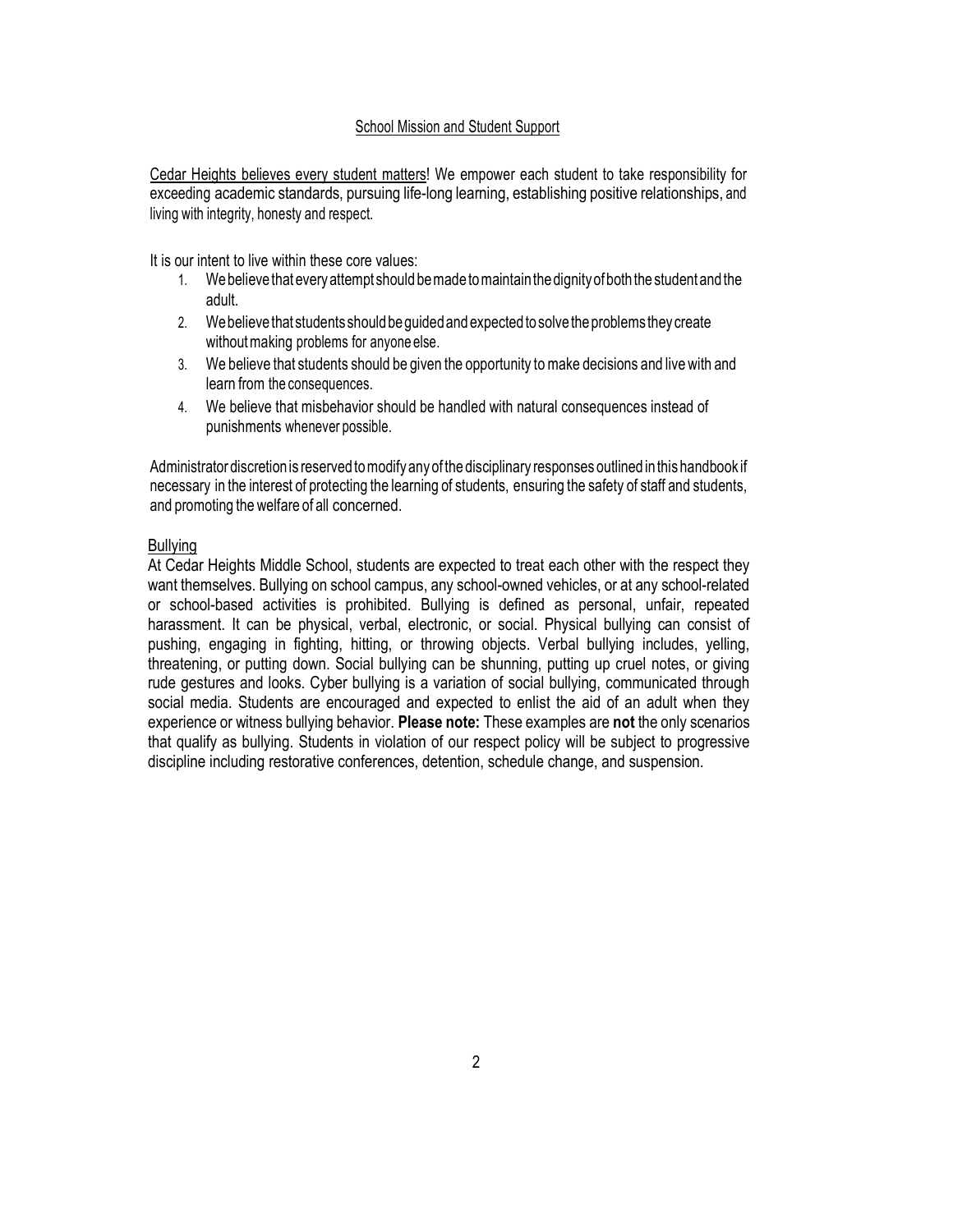| <b>Welcome to Cedar Heights</b>                                                                                                                                                                               |
|---------------------------------------------------------------------------------------------------------------------------------------------------------------------------------------------------------------|
| Our Cedar Commitment - Caring Pledge                                                                                                                                                                          |
|                                                                                                                                                                                                               |
| Where inquiring students, take risks, communicate, reflect, and practice an                                                                                                                                   |
| open-minded and well-balanced approach to learning and living.                                                                                                                                                |
| Donde los estudiantes toman riesgos, se comunican, reflexionan y practican una actitud abierta y balanceada para el aprendizaje y<br>la vida.                                                                 |
| Being caring is not the same as being nice.                                                                                                                                                                   |
| "Caring" is based on your own ethics, your own beliefs, and your own values. "Niceness" is based on how other people see you.                                                                                 |
| How do you want people to see you?                                                                                                                                                                            |
| We ask you to pledge to the following points of caring for this new                                                                                                                                           |
| 2018-19 school year at Cedar Heights Middle School.                                                                                                                                                           |
|                                                                                                                                                                                                               |
| , agree that I will keep my word and try my hardest to meet the "Caring Is Key"                                                                                                                               |
| standards:                                                                                                                                                                                                    |
| $\triangleright$ My peers deserve the respect I wish to receive.                                                                                                                                              |
| $\triangleright$ I pledge not to discriminate against others and their beliefs                                                                                                                                |
| $\triangleright$ I pledge to refrain from name calling or any other forms of hurtful behavior                                                                                                                 |
| $\triangleright$ I pledge to treat my classmates and school staff with respect                                                                                                                                |
| $\triangleright$ I pledge to refrain from explicit language                                                                                                                                                   |
| $\triangleright$ I pledge not to litter on school property i.e. respecting my janitors and bus drivers<br>$\triangleright$ I pledge not to disturb other teachers (through the halls) while they are teaching |
| $\triangleright$ I pledge to tell a teacher or adult if I see bullying                                                                                                                                        |
|                                                                                                                                                                                                               |
| Cedar Heights will be a better place if we all did our best<br>to be caring to one another throughout the school year.                                                                                        |

# We are caring, principled, communicators.

| <b>Positive Behavior Intervention System (PBIS) Matrix</b> |                                                                                                                                                           |                                                                                                                                |                                                                                                                                                  |                                                                                                                                               |  |
|------------------------------------------------------------|-----------------------------------------------------------------------------------------------------------------------------------------------------------|--------------------------------------------------------------------------------------------------------------------------------|--------------------------------------------------------------------------------------------------------------------------------------------------|-----------------------------------------------------------------------------------------------------------------------------------------------|--|
| <b>IB Trait</b>                                            | Hall<br>Restroom<br>Commons<br>Assembly                                                                                                                   |                                                                                                                                |                                                                                                                                                  |                                                                                                                                               |  |
| I am <b>Caring</b>                                         | $\bullet$ Walking<br>$\bullet$ Clean up after<br>self                                                                                                     | • Hands/Feet to self<br>• Smile and say Hi<br>• Say excuse me if<br>you bump someone                                           | • Enter and exit orderly<br>• Listen and participate<br>appropriately                                                                            | • Flush toilet<br>$\bullet$ Wash hands                                                                                                        |  |
| I am Principled                                            | • Be truthful<br>about my actions<br>$\bullet$ Wait turn in<br>line<br>$\bullet$ Use trash cans<br>$\bullet$ Respond<br>immediately to<br>"Raindevils up" | • Walking on right<br>side<br>• Move purposefully<br>• Respect art and<br>objects on walls<br>• Be truthful about<br>my action | • Respond immediately<br>to "Raindevils up"<br>• Celebrate participants<br>• Keep hands and feet<br>to self<br>• Be truthful about my<br>actions | • Respect school<br>property<br>• Maintain personal<br>space<br>• Dispose of garbage in<br>the trash can<br>• Be truthful about my<br>actions |  |
| l am a good<br>Communicator                                | · Inside voice<br>level 3<br>$\bullet$ Use kinds<br>word and smile<br>• Report safety<br>concerns to adult                                                | · Level 2 voice<br>• Use kind words<br>and smile<br>$\bullet$ Offer assistance                                                 | • Reflect on the<br>message of the<br>assembly<br>$\bullet$ Engaging with<br>speaker appropriately                                               | $\bullet$ Communicate<br>problems to an adult<br>· Level 2 voice                                                                              |  |

Voice Levels<br> $0 = \text{silent}$ <br> $1 = \text{whisper}$ 

 $0 =$  silent  $2 =$  side by side conversation

1 = whisper 3 = conversing with others/inside voice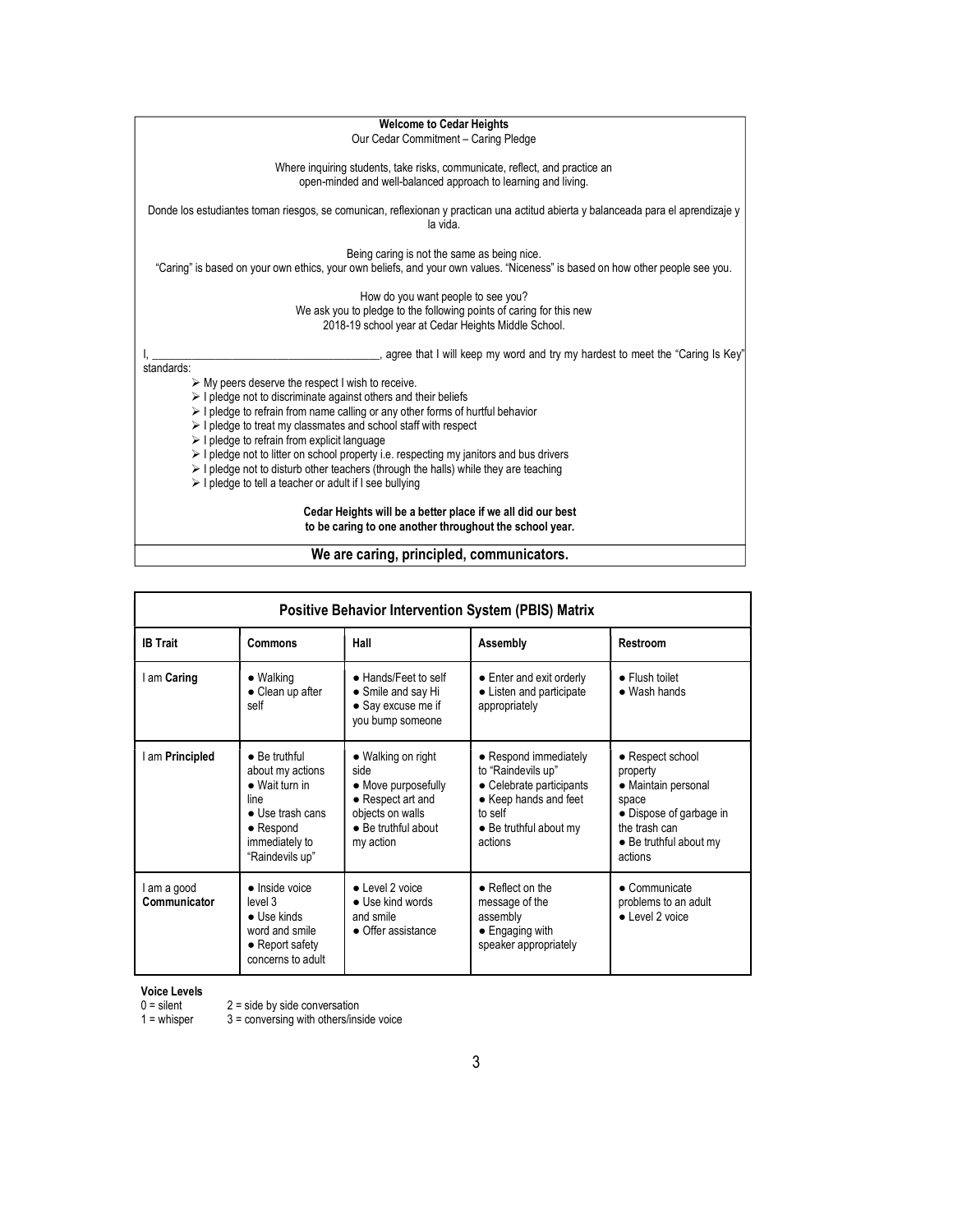| <b>Welcome to Cedar Heights</b>                                                                                                                                              |
|------------------------------------------------------------------------------------------------------------------------------------------------------------------------------|
| Our Cedar Commitment - Caring Pledge                                                                                                                                         |
| Where inquiring students, take risks, communicate, reflect, and practice an<br>open-minded and well-balanced approach to learning and living.                                |
| Donde los estudiantes toman riesgos, se comunican, reflexionan y practican una<br>actitud abierta y balanceada para el aprendizaje y la vida.                                |
| Being caring is not the same as being nice. "Caring" is based on your own ethics, your own beliefs, and your own values.<br>"Niceness" is based on how other people see you. |
| How do you want people to see you?<br>We ask you to pledge to the following points of caring for this new 2018-19 school year at Cedar Heights Middle School.                |
| , agree that I will keep my word and try my hardest to meet the                                                                                                              |
| "Caring Is Key" standards:                                                                                                                                                   |
| $\triangleright$ My peers deserve the respect I wish to receive.                                                                                                             |
| $\triangleright$ I pledge not to discriminate against others and their beliefs                                                                                               |
| $\triangleright$ I pledge to refrain from name calling or any other forms of hurtful behavior                                                                                |
| > I pledge to treat my classmates and school staff with respect                                                                                                              |
| $\triangleright$ I pledge to refrain from explicit language<br>$\triangleright$ I pledge not to litter on school property i.e. respecting my janitors and bus drivers        |
| $\triangleright$ I pledge not to disturb other teachers (through the halls) while they are teaching                                                                          |
| $\triangleright$ I pledge to tell a teacher or adult if I see bullying                                                                                                       |
| Cedar Heights will be a better place if we all did our best                                                                                                                  |

to be caring to one another throughout the school year.

We are caring, principled, communicators.

| <b>Positive Behavior Intervention System (PBIS) Matrix</b> |                                                                                                                                                           |                                                                                                                                        |                                                                                                                                                  |                                                                                                                                               |
|------------------------------------------------------------|-----------------------------------------------------------------------------------------------------------------------------------------------------------|----------------------------------------------------------------------------------------------------------------------------------------|--------------------------------------------------------------------------------------------------------------------------------------------------|-----------------------------------------------------------------------------------------------------------------------------------------------|
| <b>IB Trait</b>                                            | Commons                                                                                                                                                   | Hall                                                                                                                                   | Assembly                                                                                                                                         | Restroom                                                                                                                                      |
| am Caring                                                  | • Walking<br>• Clean up after<br>self                                                                                                                     | • Hands/Feet to self<br>• Smile and say Hi<br>• Say excuse me if<br>you bump someone                                                   | • Enter and exit orderly<br>• Listen and participate<br>appropriately                                                                            | • Flush toilet<br>$\bullet$ Wash hands                                                                                                        |
| am Principled                                              | • Be truthful<br>about my actions<br>$\bullet$ Wait turn in<br>line<br>$\bullet$ Use trash cans<br>$\bullet$ Respond<br>immediately to<br>"Raindevils up" | • Walking on right<br>side<br>• Move purposefully<br>• Respect art and<br>objects on walls<br>$\bullet$ Be truthful about<br>my action | • Respond immediately<br>to "Raindevils up"<br>• Celebrate participants<br>• Keep hands and feet<br>to self<br>• Be truthful about my<br>actions | • Respect school<br>property<br>• Maintain personal<br>space<br>• Dispose of garbage<br>in the trash can<br>• Be truthful about my<br>actions |
| am a good<br>Communicator                                  | $\bullet$ Inside voice<br>level 3<br>$\bullet$ Use kinds<br>word and smile<br>• Report safety<br>concerns to adult                                        | • Level 2 voice<br>• Use kind words<br>and smile<br>• Offer assistance                                                                 | $\bullet$ Reflect on the<br>message of the<br>assembly<br>$\bullet$ Engaging with<br>speaker appropriately                                       | $\bullet$ Communicate<br>problems to an adult<br>• Level 2 voice                                                                              |

Voice Levels<br> $0 = \text{silent}$ <br> $1 = \text{whisper}$ 

 $0 =$  silent  $2 =$  side by side conversation

1 = whisper 3 = conversing with others/inside voice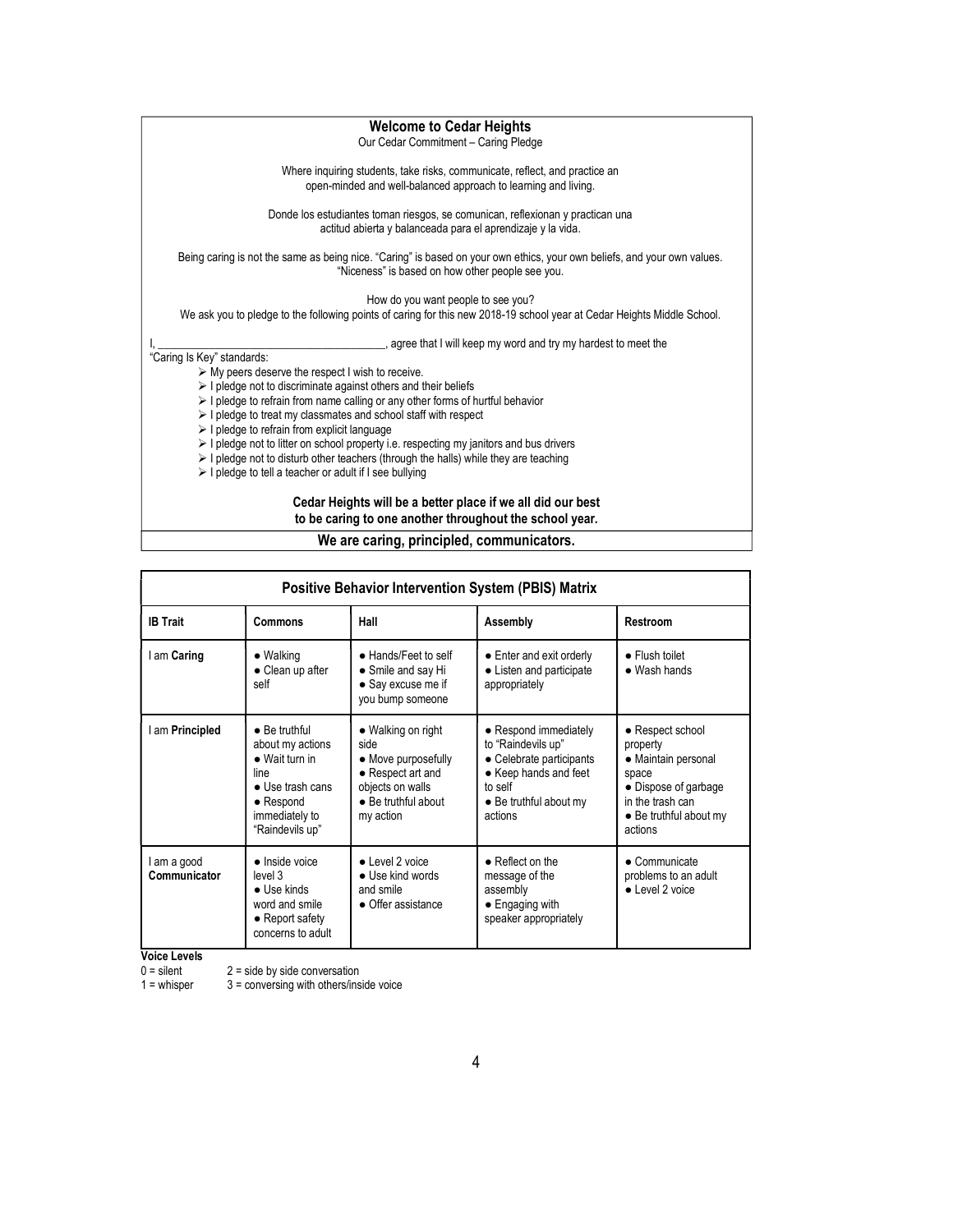## Bullying

At Cedar Heights Middle School, students are expected to treat each other with the respect they want themselves. Bullying on school campus, any school-owned vehicles, or at any school-related or schoolbased activities is prohibited. Bullying is defined as personal, unfair, repeated harassment. It can be physical, verbal, electronic, or social. Physical bullying can consist of pushing, engaging in fighting, hitting, or throwing objects. Verbal bullying includes, yelling, threatening, or putting down. Social bullying can be shunning, putting up cruel notes, or giving rude gestures and looks. Cyber bullying is a variation of social bullying, communicated through social media. Students are encouraged and expected to enlist the aid of an adult when they experience or witness bullying behavior. Please note: These examples are not the only scenarios that qualify as bullying. Students in violation of our respect policy will be subject to progressive discipline including restorative conferences, detention, schedule change, and suspension.

## CEDAR HEIGHTS MIDDLE SCHOOL

We, the undersigned have read and understand the expectations of Cedar Heights Middle School as described in this Student Handbook, to include the Attendance Policy as explained on pages 9-11. We agree to uphold these expectations and will do our best to ensure that students at our school have a safe and meaningful environment.

| <b>PRINT</b><br>ים חו.<br>'nı Name<br>.<br>. | student<br>Sionature | Parent Signature. |
|----------------------------------------------|----------------------|-------------------|

South Kitsap School District complies with all federal and state rules and regulations and does not discriminate on the basis of race, ethnicity, national origin, sex, sexual orientation, religion, age, or disability. This holds true for all students who are interested in participating in educational programs and/or extracurricular school activities. Inquiries regarding compliance and/or grievance procedures may be directed to: Dr. Andrew Rogers, Executive Director of Special Education and Title IX/RCW 28A.640 Officer 360-874-7001; Kimberly Shipp, Assistant Director of Special Education and Section 504 Officer 360-874-3648; Jerry Holsten, Executive Director of Human Resources 360-874-7006.

PAGE 4/5 TO BE FILED WITH THE SCHOOL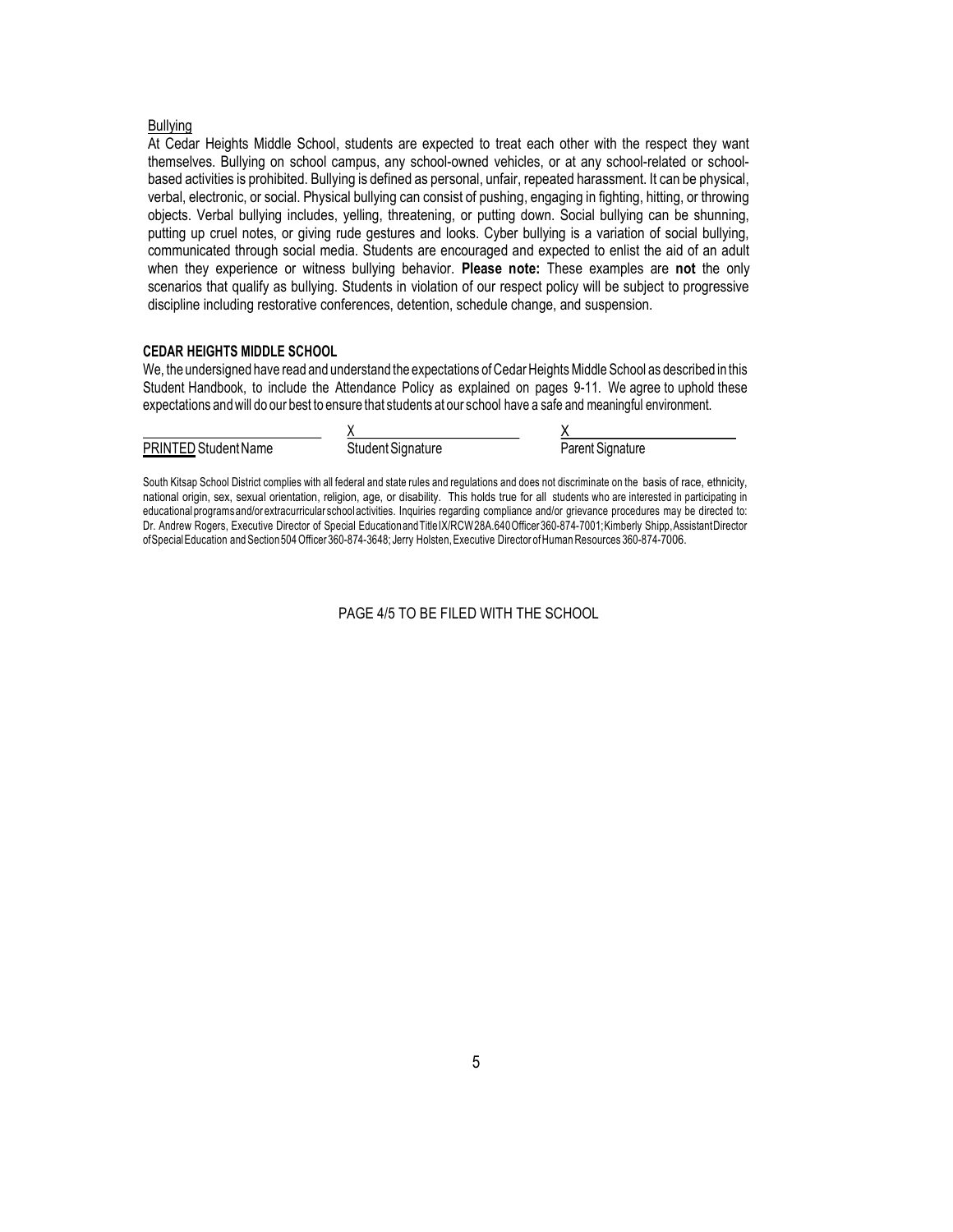## International Baccalaureate Policies

#### Academic Honesty

Academic honesty is the foundation for a principled pursuit of academic achievement. The students and staff at Cedar Heights Middle School are expected to be principled. This means they will consistently act with integrity, with a strong sense of fairness and justice, and with respect for the dignity and rights of people everywhere. They will also self-assess these qualities on a regular basis. Students and staff will take responsibility for their actions and consequences and will use judgment to make positive decisions.

#### Assessment

Assessment is integral to all teaching and learning, as it is the tool that enables the learner to discover what s/he still needs to learn. Cedar Heights Middle School teachers are committed to using assessments to support each student in achieving his or her highest academic level by providing targeted feedback on individual academic growth. Cedar students are expected take ownership of their learning by reflecting and adjusting their efforts based upon the provided feedback.

Students are regularly assessed through formative and summative assessment tasks. Their performance is evaluated using criteria matched with Washington State learning outcomes and the IB objectives for the specific area of study. Students are provided rubrics outlining the expectations they will need to meet in order to demonstrate mastery of the targeted objectives. A wide variety of assessment strategies are used to meet the diverse needs of our student population. Finally, students are expected to reflect on this feedback in relation to the quality of their effort and use the understanding to grow as a student.

Decisions about student achievement will be based upon teacher professional judgment informed by the IB Middle Years Program Aims and Objectives for each area of study, defined criterion and collaborative analysis of student work. Final determination of student's achievement will be a holistic determination reflected by a preponderance of evidence.

### Inclusion

Who are our students? Cedar Heights' students are those who live in our service area, and those who apply from outside our service area and who are accepted to attend by meeting the criteria of demonstrating positive citizenship, regular attendance, and academic progress. Our commitment is to provide an inclusive education that embraces the IB philosophy and MYP guidelines. This work is grounded in providing access to all students in their least restrictive environment which honors federal and legal requirements for student systems of support.

#### Language

Language is fundamental to students' intellectual, social and emotional development. By learning language, learning about language, and learning through language, students construct meaning, develop an appreciation for language, and become creative and confident communicators.

The language curriculum at Cedar Heights Middle School is grounded in the belief that language serves many purposes. Language allows people to communicate feelings, ideas, values, beliefs, and knowledge. It is also a medium for involving individuals in the life of the pluralistic communities of the modern world. Language provides a way to make sense of experience and information, and to break down barriers that separate individuals. A language reflects the culture, values, history, and thinking of those who speak it. Language, in essence, is a tool for making meaning of the world around us and a medium for communication and for learning.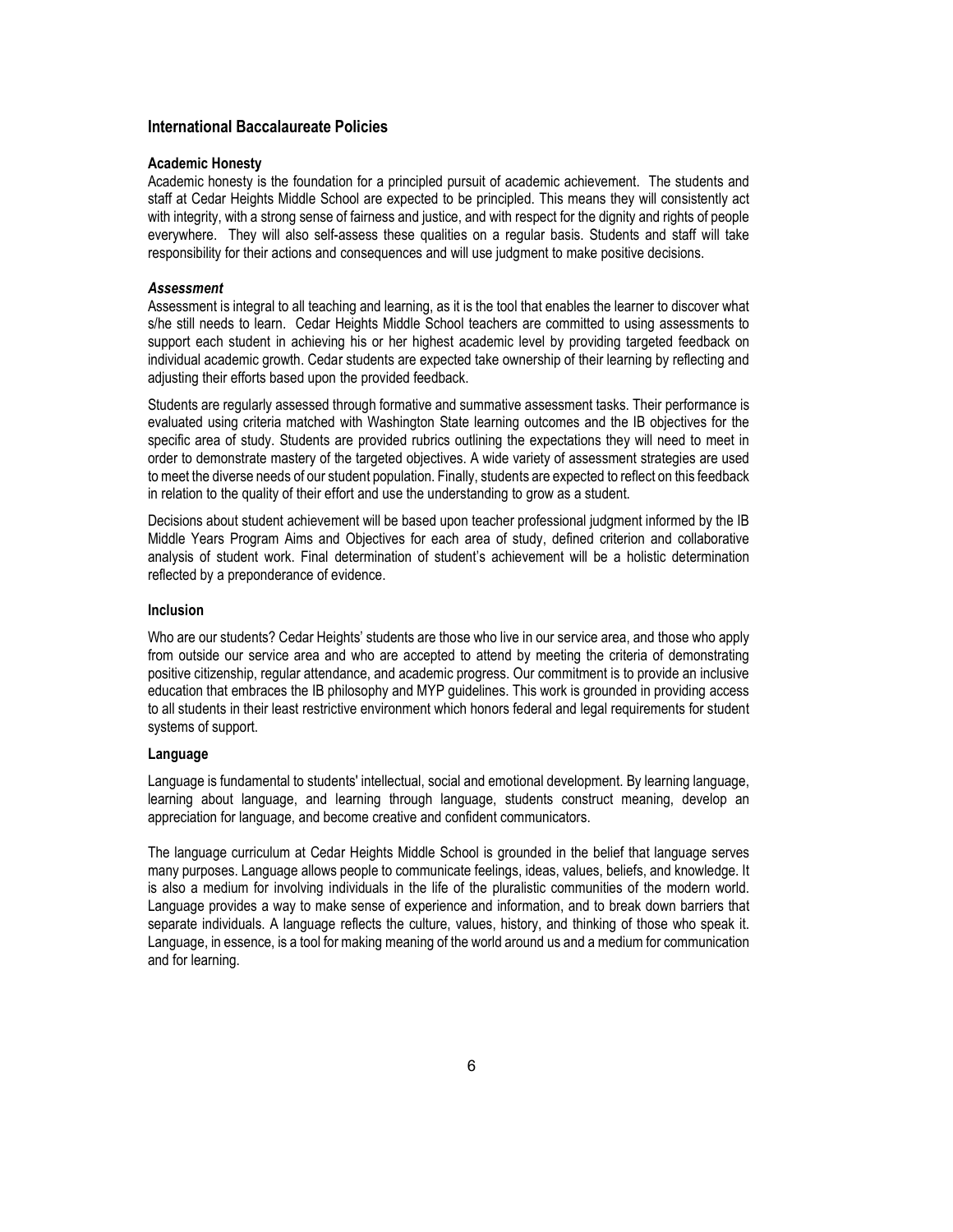As an IB candidate school we are developing our learning about the ten IB character traits. Each month we will focus on one trait.

September = Communicators October = Principled November = Thinkers December = Well-Balanced January = Open-Minded February = Caring March = Reflective April = Inquirers May = Knowledgeable June = Risk-takers

| <b>IB Profiles</b>   | <b>IB Definitions</b>                                                                                                                                                                                                                                             |
|----------------------|-------------------------------------------------------------------------------------------------------------------------------------------------------------------------------------------------------------------------------------------------------------------|
| <b>Inquirers</b>     | We nurture our curiosity and develop skills for inquiry and research.<br>We know how to learn independently and with others. We learn with<br>enthusiasm and sustain our love of learning throughout life.                                                        |
| Knowledgeable        | We develop and use conceptual understanding that explore<br>knowledge across a range of disciplines. We engage with issues and<br>ideas that have local and global significance.                                                                                  |
| <b>Thinkers</b>      | We use critical and creative thinking skills to analyze and take<br>responsible action on complex problems. We exercise initiative in<br>making reasoned, ethical decisions.                                                                                      |
| <b>Communicators</b> | We express ourselves confidently and creatively in more than one<br>language and in many ways. We collaborate effectively, listening<br>carefully to the perspectives of other individuals and groups.                                                            |
| Principled           | We act with integrity, with a strong sense of fairness and justice, and<br>with respect for the dignity and rights of people everywhere. We take<br>responsibility for our actions and their consequences.                                                        |
| Open-Minded          | We critically appreciate our own cultures and personal histories as<br>well as the values and traditions of others. We seek and evaluate a<br>range of points of view, and we are willing to grow from the<br>experience.                                         |
| Caring               | We show empathy, compassion, and respect. We have a<br>commitment to service, and we act to make a positive difference in<br>the lives of others and in the world around us.                                                                                      |
| <b>Risk-takers</b>   | We approach uncertainty with forethought and determination; we<br>work independently and cooperatively to explore new ideas and<br>innovative strategies. We are resourceful and resilient in the face of<br>challenges and change.                               |
| <b>Balanced</b>      | We understand the importance of balancing different aspects of our<br>lives -intellectual, physical, and emotional- to achieve well-being for<br>ourselves and others. We recognize our interdependence with other<br>people and with the world in which we live. |
| <b>Reflective</b>    | We thoughtfully consider the world and our own ideas and<br>experience. We work to understand our strengths and weaknesses in<br>order to support our learning and personal development.                                                                          |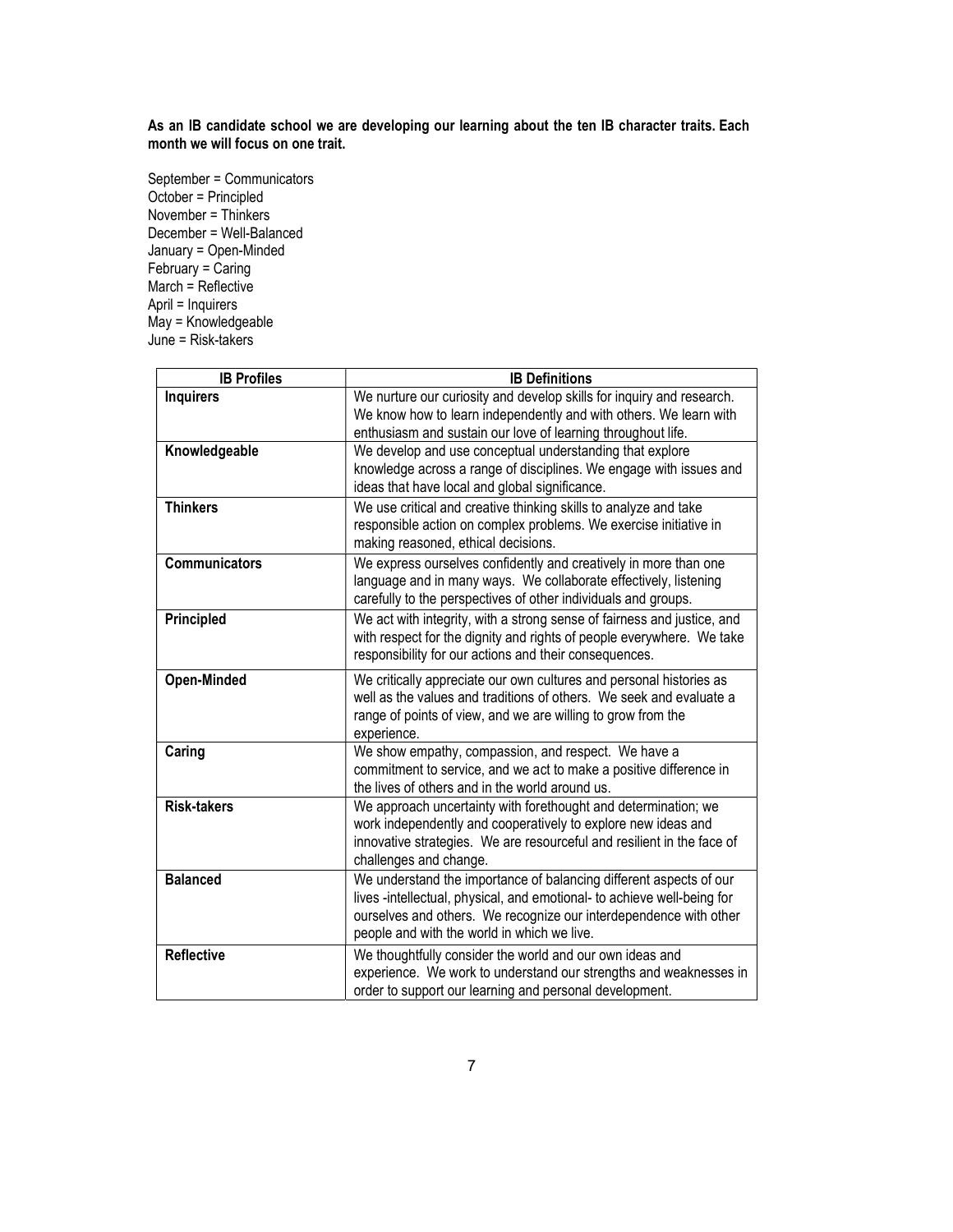## The Middle School Program of Study and General Information 6 th, 7th and 8th Grade

| All of the computation will be required to take the following classes at Gegal Heights Mildule School. All of t |                                                |                       |  |
|-----------------------------------------------------------------------------------------------------------------|------------------------------------------------|-----------------------|--|
| 6 <sup>th</sup> Grade                                                                                           | 7 <sup>th</sup> Grade<br>8 <sup>th</sup> Grade |                       |  |
| Science                                                                                                         | Science                                        | Science               |  |
| Math                                                                                                            | Math                                           | Math                  |  |
| Individuals & Society                                                                                           | Individuals & Society                          | Individuals & Society |  |
| Language & Literature                                                                                           | Language & Literature                          | Language & Literature |  |
| Arts (incl. Music)*                                                                                             | Arts (incl. Music)*                            | Arts (incl. Music)*   |  |
| Design*                                                                                                         | Design*                                        | Desian*               |  |
| Language Acquisition*                                                                                           | Language Acquisition*                          | Language Acquisition* |  |

All 6th, 7th, 8th Grade students will be required to take the following classes at Cedar Heights Middle School

\*Academic intervention may be substituted for this course

### Course Expectations

During the first week of each semester, teachers will distribute Course Expectation Sheets to students describing the basic content, basic rules, and grading procedures for each course.

#### Explanation of Grades

| . = 93-110       | $= 90 - 92.99$<br>$A - 5$                                               | $= 88 - 89.99$<br>B+                                         | $= 83 - 87.99$                                                 |
|------------------|-------------------------------------------------------------------------|--------------------------------------------------------------|----------------------------------------------------------------|
| $B = 80 - 82.99$ | 78-79.99<br>$\overline{\phantom{a}}$<br>ÜŦ.<br>$\overline{\phantom{a}}$ | $-77.99$<br>$\overline{\phantom{a}}$<br>17. ا-د،<br>$\sim$ – | /0-72.99<br>70<br>$\overline{\phantom{0}}$<br>. . <del>.</del> |
| $D+ = 68-69.99$  | $= 60 - 67.99$<br>◡                                                     | $= 0.59.99$                                                  |                                                                |

### Honor Roll

Our Middle School policy is to recognize and honor students who exhibit academic excellence. Students with a 3.2 GPA or better qualify for the Honor Roll. A student must have a 3.5 GPA or better to participate in Honor Society. Both Honor Roll and Honor Society students are acknowledged through various activities and awards during the school year.

## Student Recognition

To fulfill our mission and as a part of the Cedar commitment, we strive to recognize and encourage student success. Student recognition and awards include, but are not limited to, Student of the Month (academic and citizenship), Honor Roll, Kiwanis Student of the Month, IB Awesome Coins, and Perfect Attendance. The Honor Society provides opportunities for membership and service.

Our long standing and most prestigious award recognizes one 8th grade student who best exemplifies the spirit of Cedar Heights. The following criteria are used to determine the Raindevil Award recipient:<br>
• Be a member in good standing of the current 8<sup>th</sup> grade class.<br>
• Live the Cedar Commitment<br>
• Maximize his/her academ

- 
- 
- 
- 
- 
- 

## Attendance Policy

In compliance with Washington State Law, each student shall be expected to be in school every day except in case of his/her personal illness. Parents/Guardians are discouraged from requesting a pupil's absence for reasons other than prescribed by law. In January 1995, the state legislature passed the "Becca Bill" which orders schools to file a petition for truancy in Juvenile Court each time a student has seven unexcused absences in a month or ten unexcused absences in a school year. Truancy is defined as absence from class/school without the knowledge or permission of the parent/guardian and approval from the school.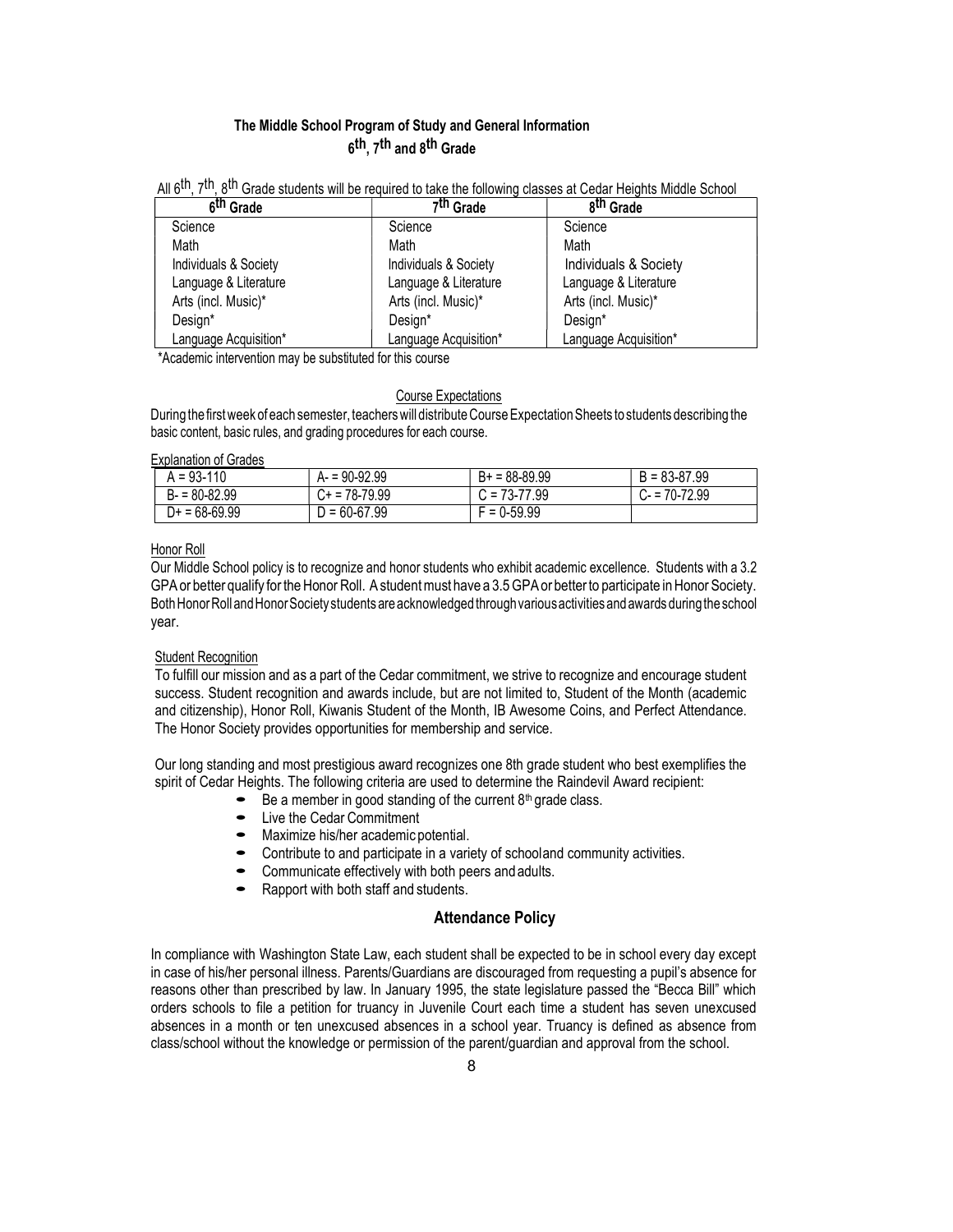The attendance office should be notified of a student's absence within 48 hours of the absence. Until parent/guardian contact is received, the absence will be considered unexcused and the following steps will be taken to attempt to verify the absence:

- 1. Automated phone call
- 2. Personal phone call by attendance office
- 3. Note home

## Unexcused Absences

Any absence remaining unexcused after the above listed steps have been taken will be considered a truancy and, therefore, subject to disciplinary action.

Policy for Unexcused Absences:

- 1 st Occurrence: Automated phone call, personal phone call, and/or note home with student
- 2<sup>nd</sup> Occurrence: Official letter home
- 3rd Occurrence: Counselor/Administrator Contact
- 4<sup>th</sup> Occurrence: Parent/guardian conference
- 5<sup>th</sup> Occurrence: Becca petition filed

### Excessive Absences

Regular attendance is essential to your student's academic success; however, we recognize that some absences are unavoidable, such as in the case of illness. We ask that you let us know if there are circumstances which impact your student's ability to be in school, so we can work with you to minimize the impact on their school work. We will do our part by keeping you informed when your student's attendance reaches the following milestones:

5 th cumulative absences (excused and/or unexcused) within a semester: Letter home 10<sup>th</sup> cumulative absences (excused and/or unexcused) within a semester: Letter home and administrator contact.

Excessive absences due to illness require a doctor's note. Excessive absences shall be defined as repeated multi-day absences, and/or five days in any month. Absence from school may only be excused for the reason of illness or doctor appointment resulting from illness provided that the student brings a signed note from their parent or guardian within a 48-hour time period.

\*School Administration reserves the right to not excuse excessive absences without doctor's notes for students when the absences begin to have an adverse effect on student's academic success. At that time, absences will be considered unexcused.

Absence for any reason other than illness may be excused providing the parents/guardians and students complete the following procedure:

- 1) Provide written documentation requesting and explaining the reason for absence which includes a plan to complete missed class work.
- 2) Complete all assigned work provided by the teacher.

Students who fail to meet the requirement will be considered truant from school and the absence will be considered unexcused.

#### Late Arrival to School

Students are expected to be at school and in class prior to the first-hour bell each morning. Students arriving after the tardy bell must check in at the attendance window. Parent/guardian contact (in person, by note, or by telephone call) is required in order for a late arrival to be excused. Late arrivals remaining unexcused after two school days may result in disciplinary action. After five late arrivals in a semester, school administration reserves the right to assign after school detention in increments equal to class time missed due to each subsequent late arrival.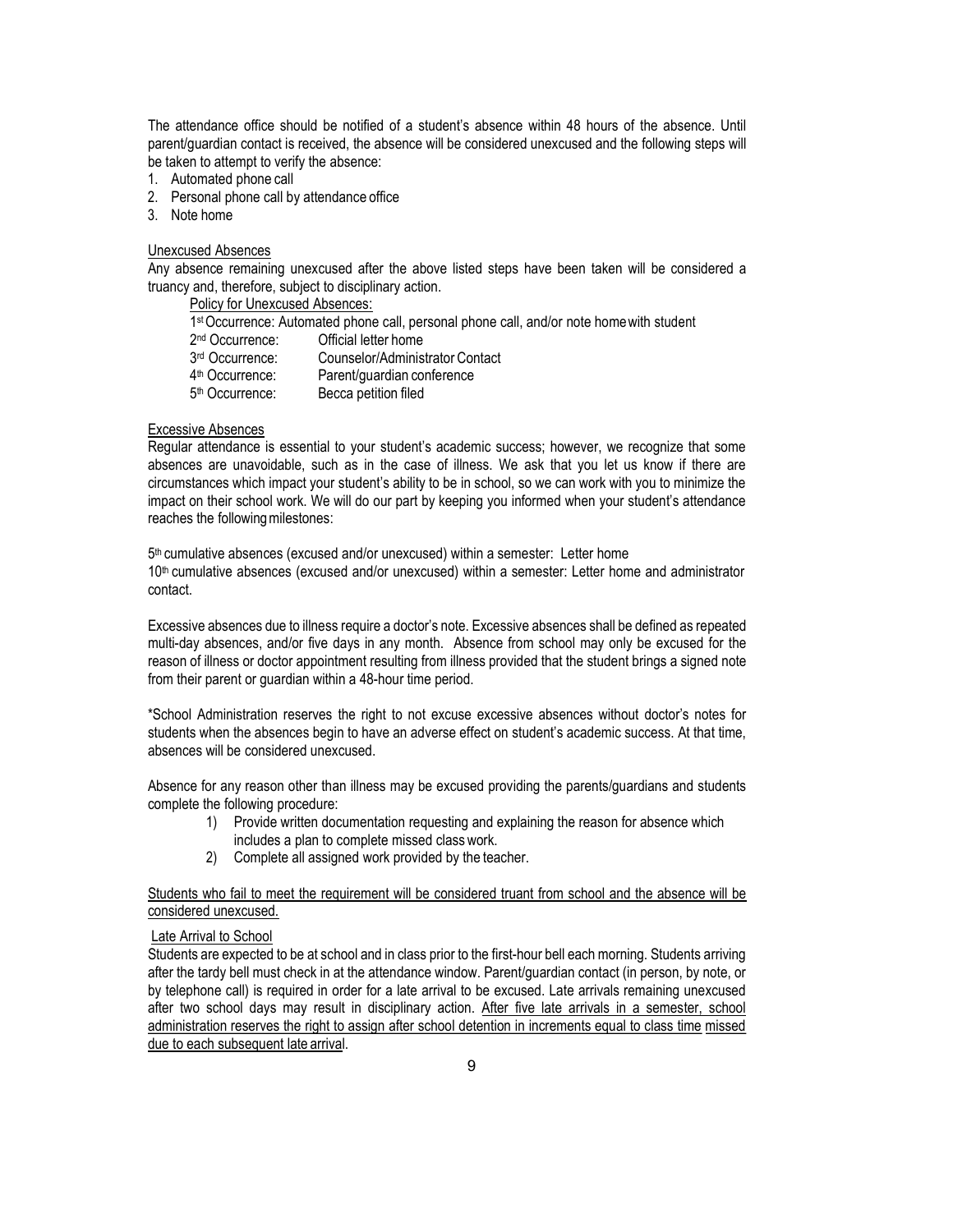#### Tardy to Class

An unexcused late arrival to class is a tardy. Tardies and consequences for being late to class will be defined as part of each teacher's classroom expectations.

|                        | <b>Tardy Policy Per Class</b>                                     |
|------------------------|-------------------------------------------------------------------|
| 1 <sup>st</sup> Tardy: | Teacher verbal warning                                            |
| 2 <sup>nd</sup> Tardy: | Teacher discretion including parent contact                       |
| 3rd Tardy              | Teacher discretion including parent contact                       |
|                        | 4 or more tardies: Office referral resulting in corrective action |

It is the student's responsibility to report to each class on time. Students who are either found in a restricted area, ten minutes late to class without a note, or leave class, office or school grounds without permission will be considered truant. Work will be made up as determined by each individual teacher within reason. Truancy is subject to school discipline.

#### Early Dismissal

A parent/guardian note is required for early dismissals and appointments. Students must be signed out of the main office by an authorized adult. Exceptions to this policy may be made at parent/guardian request. Students wishing to leave during school must always check out through the Main Office by signing out when leaving. Upon returning, the student must check in at the Attendance Office for an admit slip to class.

#### Homework Request Policy

- 1. Parents may request homework for their student if they are or will be absent for three or more consecutive days.
- 2. Teachers request a 24-hour notice to prepare homework for students. Every effort will be made to honor a homework request made within a reasonable amount of time.
- 3. Homework requests are made via the main office. The requests may be made in person, by telephone, or email.

### **Withdrawal**

When it becomes necessary for a student to withdraw from school for any reason, a parent's/guardian's note must be brought to the registrar. The registrar will issue the withdrawal slip and instructions on the withdrawal procedure. Students will be automatically withdrawn after twenty consecutive days of absence.

A student withdrawing from school MUST pay all fines and clear other obligations before leaving. A copy of the withdrawal and immunization record will be issued to the student in order to enroll elsewhere. The remaining transcript will be withheld until all fines and fees are paid.

### Closed Campus Policy

Cedar Heights Middle School is a closed campus, which means that students are required to remain on campus from the time of arrival until departure at the end of the school day. No student will be allowed to leave school early without parent/guardian permission. Students must check in at the Attendance Office if arriving late or leaving early for any reason. We accommodate no guest students. All visitors must check in at the front office.

#### Good Neighbor Policy

## General Expectations

Students are encouraged to become part of and take pride in our community, and to make sure that the areas around our school are litter and graffiti free!

## School Rules – When and Where They Apply?

Once students leave their homes in the morning and begin the walk to school or to the bus stop, the school begins to have jurisdiction. This jurisdiction continues until the student has again returned home. All rules that apply while students are at school also apply at bus stops, at all school-sponsored activities, and during all extracurricular activities and field trips.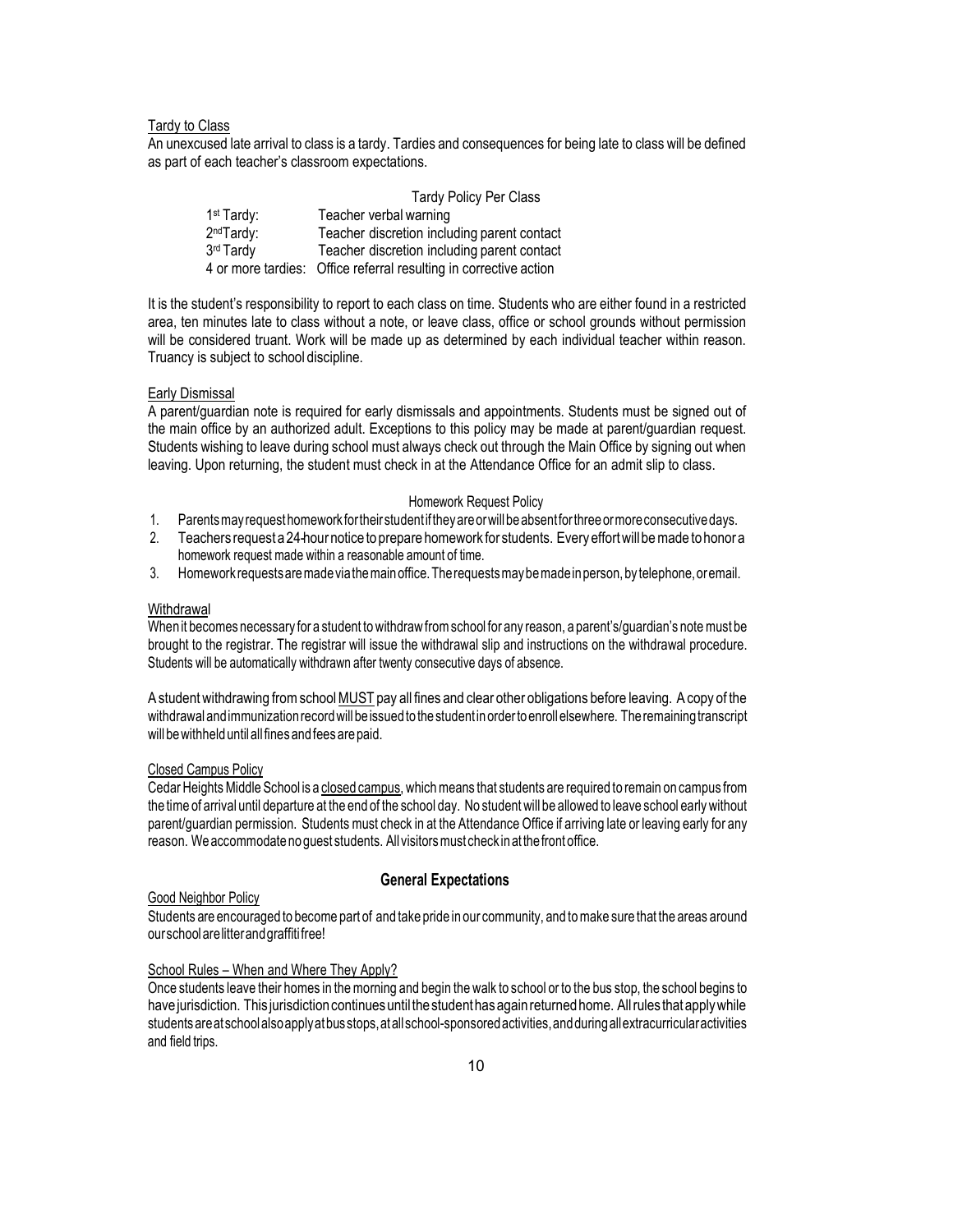Tobacco & Vapor "Pens" on School Premises: Tobacco and vapor "pen" use or possession on school district property by anyone is a violation of State Law. The use or possession of tobacco or vapor "pens" on campus or at a school-sponsored activity away from school is a violation of school policy and students will be subject to school discipline. (School Policy 3330, RCW 28A.210.310)

Use, Sale, or Possession of Mind-altering Substances: Students will not possess, use, or be under the influence of alcohol, drugs, narcotics, intoxicants of any kind, substances purported to be the same as, and/or related paraphernalia on school grounds, at, on, or off-campus while attending school-sponsored activities, en route to and from school, and/or while attending school. Behaviors listed above are against the law and will involve law enforcement; students will be subject to school discipline. (School Policy 3330 and 3415, United States Dept. of Education Federal Certification Guidelines)

Weapons on School Premises: If any student is found in possession of a dangerous weapon or explosive device on school property or at a school-sponsored event, law enforcement will be called, and student will be subject to suspension or expulsion. Any student in possession or use of a firearm on school property, school transportation, or any school-sponsored event shall be expelled for not less than one calendar year, including notification of law enforcement and parents/guardian. Expulsion may be modified on a case-by-case basis by the district Superintendent or designee. (School Policy 3330 and 3335, RCW 9.41.250 and RCW 9.41.280, RCW 28A.600.420 and RCW 28A.600.010).

## Middle School Behavioral Expectations

#### Appropriate Language

Words used at school must be appropriate for the public setting. Use of obscenity/profanity is forbidden. Put down remarks, written or verbal (including social media), are a form of harassment and will be dealt with accordingly. Mutual respect is expected of all.

#### Bicycles/Skateboards/Roller Blades/Scooters

The use of bicycles, skateboards, roller blades, and scooters are prohibited on school property. A rack is provided for bicycles; any other equipment must be dropped off at the designated office before school starts and may be picked up at the end of the day.

### Building Hours Policy

The school is open to students from 7:30 am to 3:00 pm unless students are involved in a school-sponsored activity. All students are expected to leave campus by 3:00 pm. On early release days students need to be off campus no later than 15 minutes after dismissal. Once students have left school, they are not to return to the campus unsupervised. Students on campus, and under the supervision of a coach or an activity advisor, should not leave campus without that adult's knowledge other than to leave with their parents/guardians. If students leave a supervised event they must remain at the front of the building or be supervised by an authorized adult until picked up by a parent/guardian. Students are expected to have appropriate and timely transportation. Students staying after school, regardless of the supervised activity, need to have rides home no later than 15 minutes after the activity ends. Failure to have timely transportation after activities may result in suspension from the activity.

#### **Citations**

Teachers at Cedar Heights employ a system for tracking classroom behavior with the goal of communicating and encouraging common academic and behavior expectations to all students and their families. Teachers seek to provide consistent, swift, meaningful and effective responses to student behavior. Students failing to meet Cedar Heights' expectations will receive a Cedar Citation from any staff member. If a student is issued a citation, it must be signed by a parent or guardian and returned the next school day.

### Citation Process:

1. Student is given the citation to sign, acknowledging receipt, and needs to take it home for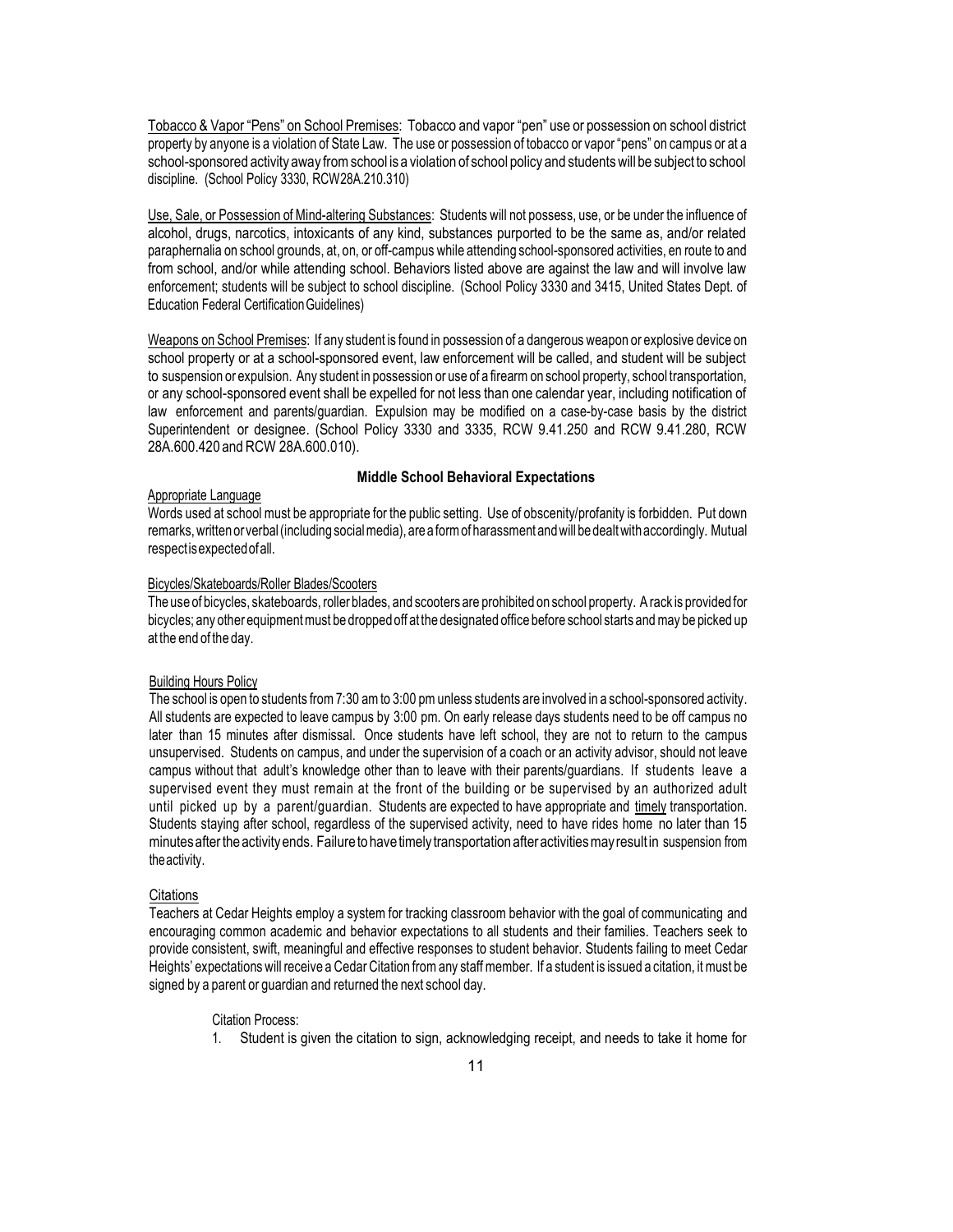a parent/guardian signature.

2. The white copy, with parent/guardian signature, is returned to the teacher the next school day. If the citation is not returned the following school day, the teacher will contact parent/guardian.

## **Cooperation**

All students are expected to comply fully with every reasonable adult request. Any student that does not comply with reasonable requests may be subject to corrective action. If an adult makes an unreasonable request, the student is asked to report that immediately to a school administrator or counselor. Any student that interferes with a school official that is disciplining another student will be subject to discipline.

## Dress Code

We want our students to understand the importance of education, to take it seriously, and to be prepared for their eventual transition from school to the work place. Students are expected to use good judgment in dressing appropriately while promoting a positive school culture.

The following types of clothes may be worn at Cedar Heights Middle School:

- 1. Pants that are worn above the hips and properly secured.
- 2. Shirts that cover the whole torso and undergarments.
- 3. Shorts, skirts, or torn pants that cover the entire leg at least six to ten inches above the knees.
- 4. Shoes that have hard soles (other requirements may be made for specific classes (i.e. Science, P.E).

Examples of clothing that should not be worn at school:

- 1. Clothing that does not represent our Cedar Commitment.
- 2. Clothing that exposes undergarments or items of clothing that violate dress code guidelines.
- 3. Pajamas or slippers.
- 4. Clothing that references drugs, alcohol, weapons, sex, or vulgar language.
- 5. Clothing that associates or affiliates with gang activity.
- 6. Clothing/make-up that hides identity.

The dress code will be monitored by staff. Their discretion as to the appropriateness of the attire will be honored. Students violating the dress code will be asked to change or a citation will be issued to the student. Progressive discipline will be applied for repeat offenses. Exceptions to the dress code may be made for spirit days at administrator's discretion.

## Electronic Devices

There will be no student use of electronic equipment in common areas during school hours. All electronic equipment, including ear buds and headphones, must be turned off and be out of sight from the first bell to the dismissal bell. Use of electronic devices may be used in teachers' classrooms at teacher discretion. Any such equipment used in a common area may be confiscated and secured in the main office. After the first offense, equipment will be returned to a student at the end of the day. Subsequent offenses will require parent pick up and may result in other discipline. Cameras may not be used at school (including camera phones). Exceptions are during the last day of the school year or when photographers are directly supervised by the yearbook advisor or another teacher that has arranged for camera use for a specific class project. Every classroom in the school has a telephone. Telephones can be used by students with teacher permission and supervision for school-related business and necessary contact with parents/guardians. To assure delivery of messages to students, parents/guardians must call at least 30 minutes prior to the closure of school. Except in cases of emergency, students will not be called from class to answer the telephone. Personal messages from unauthorized persons will not be delivered by school personnel. Students are not permitted to exchange cell phone messages with anyone during school hours – voice or text.

## Fighting

Engaging in any form of fighting where blows are exchanged is prohibited, regardless of who initiated the fight. This prohibition includes hitting, slapping, pulling hair, biting, kicking, and scratching or any other acts in which a student intentionally inflicts or attempts to inflict injury on another. We have a zero-tolerance rule for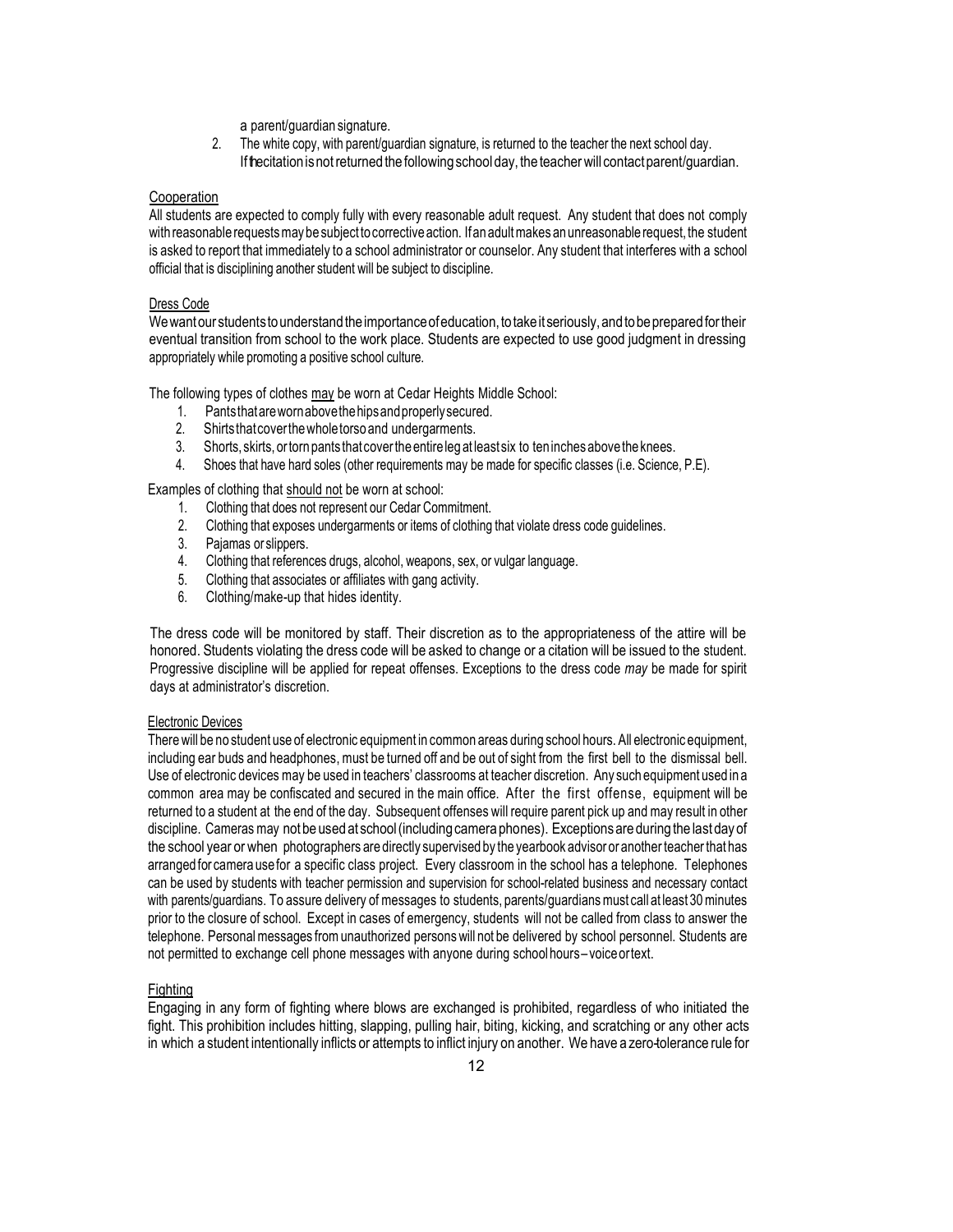students who are fighting. Fighting is defined as any inappropriate physical or verbal confrontation with another person. Students who have been fighting will be immediately disciplined. Students who encourage, instigate, promote, or escalate a fight, as well as failure to disperse, may also be suspended from school. Arm Wrestling and "Play" Fighting. Students are to refrain from inappropriate physical activity such as arm wrestling, pushing, shoving, "play" fighting, and mutual slugging or kneeing of any part of the anatomy. Any type of this behavior may result in suspension.

## Food/Drinks

All food or drink will be consumed in the commons or designated areas. There can be no glass containers at school. Students may not order/have delivered any food or drinks to school at any time, unless brought in by a parent or guardian.

### Hall Pass

Hall and bathroom privileges require students to have a signed agenda or hall pass before leaving class. Passes must be visible and shown to any adult who requests.

#### Identification of Personal Property

Students are encouraged to label their personal property. This will enable the school to better assist in the retrieval of lost or stolen items; however, the school is not responsible for stolen or misplaced items.

#### Knowledge of intent to harm

Any student that has knowledge of planned actions that could result in harm to others is expected to notify an adult about such a plan.

#### Library Privilege

The student's ID card is used to check out books. Using another student's card is not allowed. Unauthorized use of a card may result in discipline for all involved including the rightful owner.

### Lunch Policies

The campus is closed at lunch; all students are to remain on campus. All areas of the building are considered restricted at lunch except the commons and designated area in the front of the building.

#### Perfumes, colognes, lotions, and other fragrances

Students are not allowed to bring scented items to school. These items can cause people with allergies or asthma to struggle with breathing. Students that bring these items to school may be subject to corrective action.

### Professionalism

School is an environment designed to prepare students for continuing education and careers. Students should bring appropriate school supplies every day (blankets, toys, stuffed animals, etc. should be left at home).

#### Public Display of Affection

Although hugging is allowed from the side, kissing is prohibited. Extended embraces are also prohibited. Students exhibiting inappropriate public displays of affection may be subject to corrective action.

#### Restricted/Unauthorized Areas

During the school day, students are to be outside only in the areas designated for student use and as weather permits. The authorized areas include outside in front of the building.

### Security Video Cameras

Cedar Heights utilizes security cameras on campus to help maintain a secure and safe learning environment.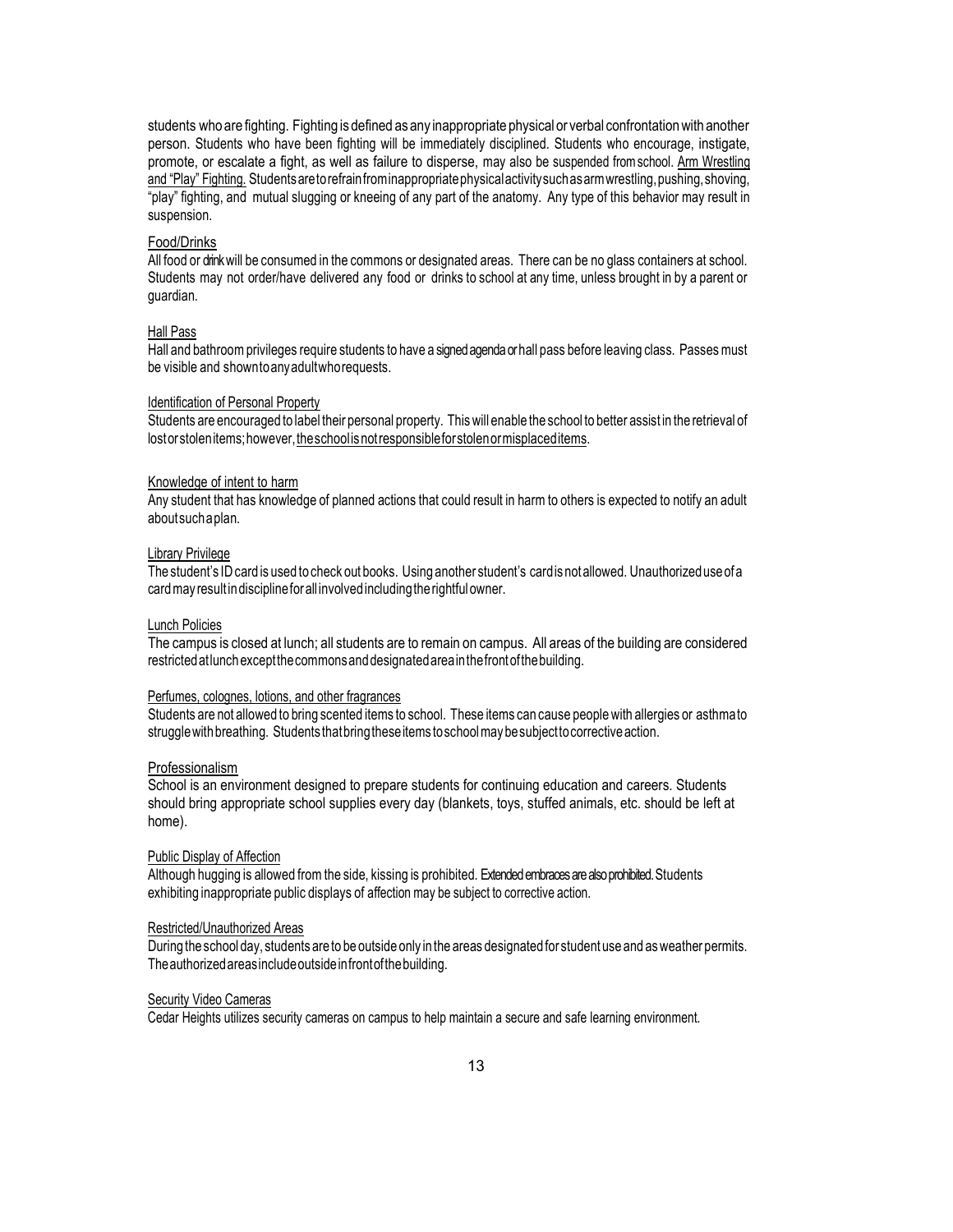## Selling or trading of goods at school

Students may not sell or trade any goods to others at school or at school-related activities. This prohibits the selling of food products, or the selling or trading of personal electronic equipment or any other items. An exception may be made for fund-raisers for non-profit, community-based youth programs or school groups. Any student desiring to sell for a non-profit fundraiser must clear their activities with an administrator.

## General Information

## 911 Calls

Any false 911 calls or 911 hang-up calls will be disciplined by the school and may result in police action.

## A.S.B. Cards

An A.S.B. card is required for participation in any sport or activity. The A.S.B. card entitles students to:

- 1. Discount on a yearbook.
- 2. Reduced cost of admittance at A.S.B. sponsored activities.
- 3. Participation in athletics and activities.

## **Accidents**

Every accident on school grounds or at any athletic event sponsored by the school needs to be reported immediately to the person in charge and to the school office. Parents/guardians are notified if a serious injury occurs.

## Bus Passes

If there is space on the school bus, students may get permission to ride home with a friend. In order to do so, students must bring a signed, dated note from the parent/guardian granting permission to ride home with another student. All bus passes must be turned in to the attendance office prior to the end of third lunch. Drivers always have the option of not transporting a guest rider if the rider previously required discipline or if there is not enough seating capacity.

## Bus Rules

All students attending the South Kitsap Public Schools are entitled to use the transportation facilities of the district. (RCW 28.A.2A.060). The "Rules for Students Riding School Buses" is published annually by the Superintendent of Public Instruction and such other rules approved by the South Kitsap School District. Student rules shall be made available to each student in the South Kitsap Schools at the beginning of each school year.

## Computers and Electronic Media

Computers and electronic equipment are an integral part of student learning across Cedar Heights' curriculum. The staff will oversee the use of all electronic equipment on campus. This includes the appropriate use of photocopiers, videotapes, computer hardware and its associated software. Only software and materials that are supplied by the school and approved by the district instructional technology department will be allowed to be installed, copied or used on any computer. No software licensed to the South Kitsap School District can be copied to any electronic media or in any way taken for use off campus.

## Electronic Systems and Internet Acceptable Use Policy (AUP)

Use of our computers is a privilege and should be for school purposes only. Appropriate use of the computer and the internet means I WILL:

- 1. Respect school property by not disrupting, destroying, modifying or abusing computer equipment or the network
- 2. Not destroy other people's files with viruses or hacking tools
- 3. Only access files that belong to me
- 4. Use existing software and not install any other software without permission
- 5. Use only teacher-approved media or devices
- 6. Obey the restrictions of the network filter
- 7. Report any inappropriate use to my teacher or another adult immediately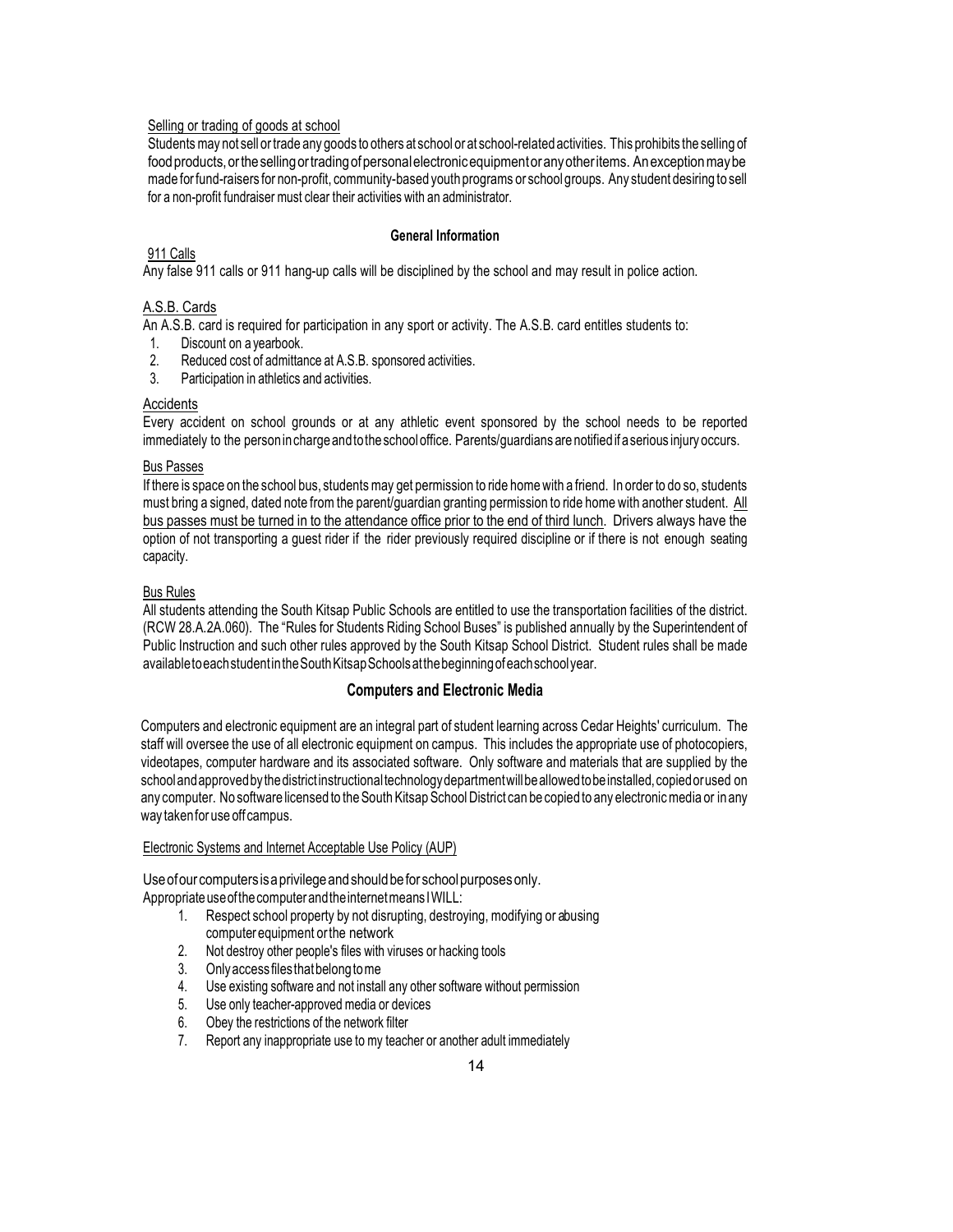- 8. Protect myself by not giving out personal information (including my password) or leaving my computer unattended
- 9. Be a good cyber-citizen and not use the computer to bully, harass or put-down others
- 10. Not change any of the settings or the screen in the control panel
- 11. Respect the copyright of software and web sites and not plagiarize the works of others
- 12. Not use computers to listen to music

I understand that not following any of the above could result in disciplinary action according to district policy #2022. (The full text of policy #2022 and procedures can be viewed on the SKSD website.)

Financial obligation for repairing or replacing damaged or destroyed school property will be assumed by the student and parent/guardian. This includes any and all computers (CPU), monitors, keyboards, printers, cables, LCD panel, and all other computer hardware and electronic media found at our school. Internet access is available to students for school-related uses. To use the Internet, students must agree to the terms of the Acceptable Use Policy (AUP), as detailed on the log-in screen. Violation of the AUP will result in loss of internet privileges.

## Counseling Services

Counseling service is available to all students. These services include assistance with educational planning, interpretation of test scores, occupational information, career information, study aid, and help with home and/or social concerns. Parents wishing to review their child's progress or discuss a concern should contact the counseling secretary for an appointment with a counselor. Appointments with counselors should be made a few days in advance. The counseling office works to promote better, more direct communication between parents, students, staff and administration to aid in personal development of each individual.

## Elevator

Injury or handicapping conditions may necessitate student use of the elevator during the school day. Parents/guardians must request student use of the elevator:

- 1. ONLY handicapped or injured students are to ride the elevator. Students will be expected to either arrange to have another student carry books up/down stairs to a next class or use a back pack.
- 2. Students who abuse the use of the elevator will be denied the privilege of using it.
- 3. A fine will be charged for unreturned elevator keys.

## Extra-curricular Activities

Every student is encouraged to become involved in school activities. To participate in an extra-curricular activity, students must qualify under the requirements laid out in the district Handbook for Student Activities & Athletics. All students participating in extra-curricular activities, including sports, may be charged a participation fee. Fines must be paid, or arrangements made before a student may participate in school-sponsored activities.

Cedar Heights offers a variety of clubs throughout the school year. Most clubs are offered after school, though not all clubs are offered all-year long. Club offerings may include: Builder's Club, Campus Life, Art Club, Science Club, Technology Club and Cedar Life. Homework support and tutoring for various subjects is available throughout the school year.

Sports' seasons are broken down into four sections.  $7<sup>th</sup>$  and  $8<sup>th</sup>$  grade students are eligible for al sports, (\* indicates sports that 6th graders are eligible to play)

| Fall                  | Winter I                    | Winter II                    | <b>Spring</b>                |
|-----------------------|-----------------------------|------------------------------|------------------------------|
| Track & Field*        | Bovs' Basketball            | Girls' Basketball            | Cross Country*               |
| Baseball              | Girls Soccer                | Wrestling*                   | Girls' Vollevball            |
| Fastpitch             | Intramural Bovs Basketball* | Intramural Girls Basketball* | Football                     |
| Intramural Baseball*  | Intramural Girls Soccer*    | Dance Team                   | Intramural Girls Vollevball* |
| Intramural Fastpitch* |                             |                              | Intramural Flag Football*    |

In order to qualify for participation in sports, students are required to have a current physical examination, complete a sports packet and pay the ASB fee.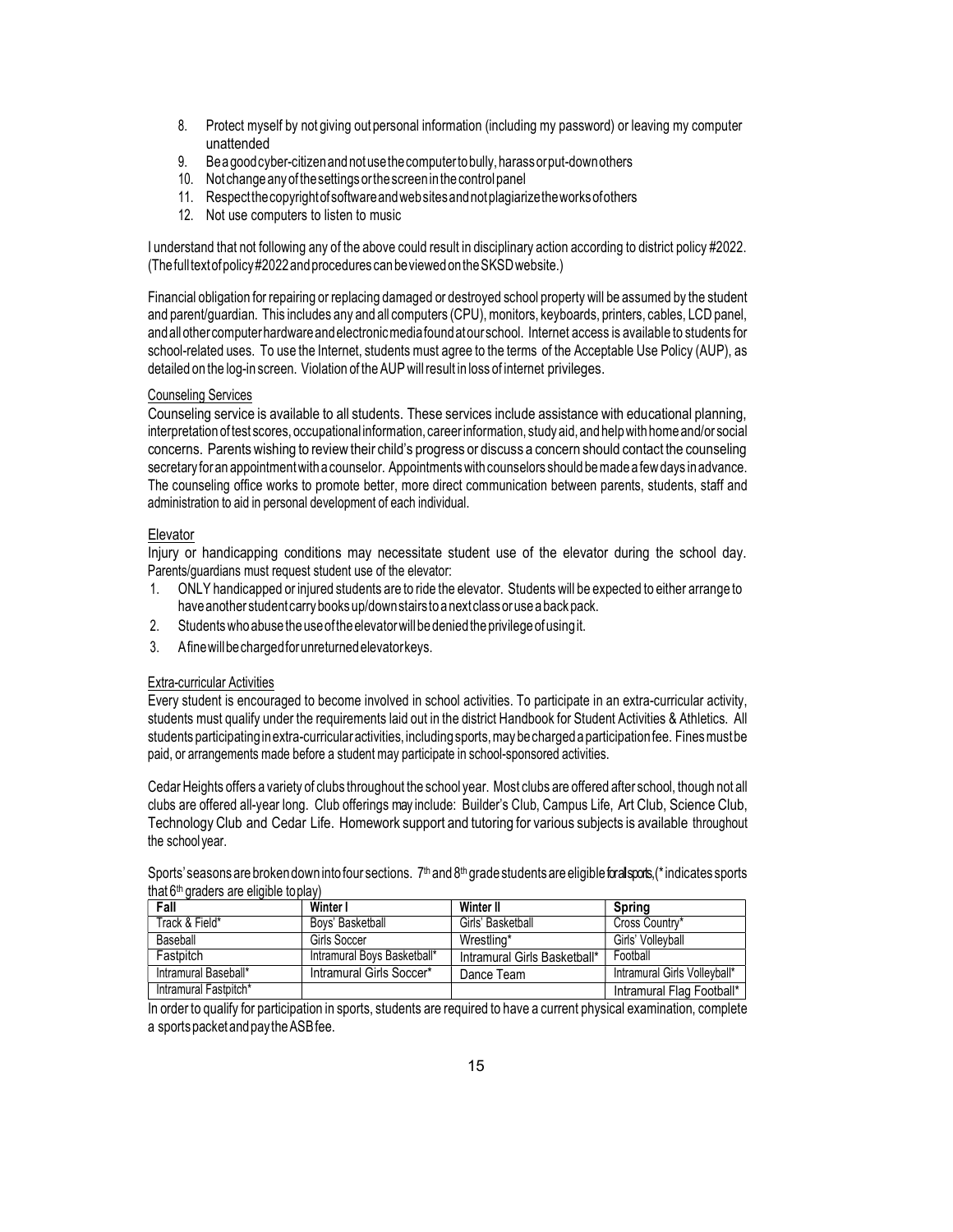### Family Access

As a service to all students and their families, Family Access is available electronically, to include the Skyward mobile phone app. This system allows for students and parents to view current grades on a daily basis. For the access code password, please contact a school counselor.

### Fines

- 1. Any damage to or loss of school property will result in a full-cost replacement fine.
- 2. Books with missing pages or severe water damage or mutilation will be subject to a fine equal to full replacement cost. Other misuse or abuse of books will result in a fine up to full replacement cost based on the severity of damage.
- 3. When a book is lost, students must get a replacement text from the Attendance Office. If the book is not returned by the end of the school year, a fine will be issued.
- 4. Students must pay all outstanding fines prior to participating in any extracurricular activity, which includes school dances. It is the student's responsibility to check with the student store regarding outstanding fines. Students may also log into their Destiny account to see any book fines they have.
- 5. State Regulations

"SHB 462 (Defacement of School Property): Any school district whose property has been lost or willfully cut, defaced or injured may withhold the grades, diploma, and transcripts of the responsible pupil until the pupil or the pupil's parents or guardian has paid for the damages…" It is the policy of this district to comply with the above bill. Because of this, should a student leave owing any fines, it will be necessary for the school to withhold the material necessary for a student to enroll in another school until all fines are paid. If a student has been assigned school-owned materials, that student will be charged for them if they are missing or damaged, regardless of the reason.

#### Immunization Records

Washington State Law (RCW 28A.31) requires that all children admitted to public and non-public schools be immunized against diphtheria, tetanus, pertussis, polio, measles, rubella, and mumps. Students must have a completed Certificate of Immunization Status form to submit to school authorities upon enrolling or transferring into a Washington State school.

#### Insurance

Optional student insurance is available at a nominal cost. When a student insured under the plan is injured, he/she will be given a claim form from the Student Store. This form must be completed by the parents and presented to the doctor or hospital. The school merely acts as a resource in supplying the insurance forms and assumes no liability, either for the injury or the subsequent negotiations with the insurance company.

### K-9 Unit

Cedar Heights Middle School may utilize authorized K-9 units as a proactive measure to protect our students. This is an activity that was first implemented at South Kitsap School District in the fall of 2001. A large part of our mission is to provide a safe and healthy environment for our students. We firmly believe that to provide such an environment, we need to eliminate the possession and/or use of drugs and alcohol from our schools. Trained K-9's can detect narcotics without invading the privacy of our students. The K-9 will be provided access to all school property, inside and outside. Please reference South Kitsap Student Rights and Responsibilities Manual for District policy in regards to alcohol, chemical substances and tobacco products.

#### Library

The library has books, magazines and pamphlets for recreational and assigned study reading. Computers are available for research and word processing. The library is open for use from 7:45 a.m. to 3:00 p.m. (these hours are subject to change without notice). It may be open to students during their lunch.

#### Lockers

Students will be issued lockers and combination locks. Students may not bring their own locks from home to place on their lockers. Students will be issued a locker partner. Locker checks (other than emergency situations) can be done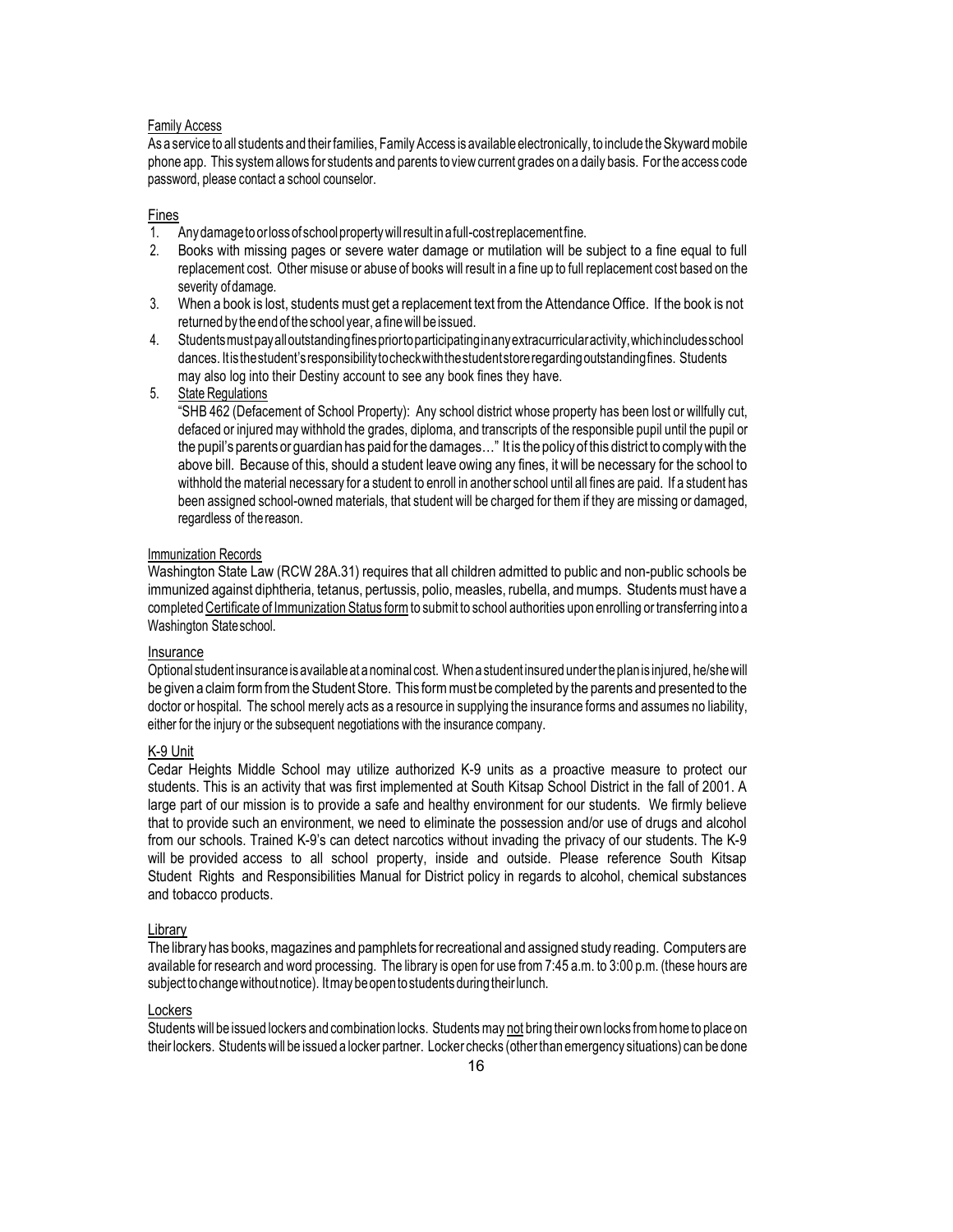as needed by the assigning teacher, Dean of students, Administrator, or his or her designee. The school is not responsible for lost, stolen or damaged goods belonging to students. Lockers are school property and may be opened by school authorities at any time when it is necessary. Students with locker problems must check with the student store.

## Lost and Found

The Lost and Found is located in the main hallway. Parents may check to see if a lost article has been turned in. Any items left in Lost and Found at the end of each month will be donated to a charitable organization. Please claim items by the last day of each month. The removal of "found" items, located anywhere on school property by persons other than the rightful owner, will be treated as theft. Small items are kept in the main office (i.e. keys, jewelry, glasses, watches, etc.)

#### Medical Emergencies

All serious injuries or conditions will result in calls to 911. In the event that student symptoms or behavior cause them to be incoherent or unable to communicate clearly, emergency aid will be called. Any serious injury or blows to the head will result in parent notification and may involve a 911 call.

#### Medications at School

It is the policy of the South Kitsap School District not to give medicine to pupils at school except at the request of the attending physician and the parents. We define medication to mean all drugs, whether prescription or over-thecounter. Parents and physicians must fill out and submit Form #157 to the school prior to the school administering any medication. Form #157 is available in the school office. Pending approval, students in grades 6 – 8 may not be in possession of over-the-counter or prescription drugs or medications/remedies on school grounds except as provided below:

## Prescription Medications

In situations where the parent/guardian, principal and school nurse believe it is in the best interest of the student that he/she carry the prescription medication, the student shall carry a copy of the written permission from the parent and physician, indicating the name and dosage of the medication, plus dates and time to be given. Only one day's dose (in originally labeled container) shall be carried by student (inhalers may be exempt from this requirement). This permission does not extend to controlled substances. The original permission form will be on file in the Health Room.

#### Physical Education - Requirement/Excuses Form

Absences: Unless excused in writing by a physician or in writing by a parent for a recent illness, all students are required to participate in physical education. Excused absences must be made up before the end of each semester. Uniforms: P.E. uniforms are required, and they must comply with dress code guidelines. They can be purchased at the Student Store, or students may provide their own. Jewelry policy: No jewelry may be worn during PE classes; teachers will not be responsible for any lost, misplaced, or stolen jewelry. Students wearing any jewelry will not be allowed to participate in class and grading points will be lost. The "no jewelry policy" includes all piercings. Exceptions to the "no jewelry policy" include religious medallions that are secured to the torso with tape.

#### Schedule Changes

The Counseling Department will make every attempt to create a schedule based on student course selections. Schedules that are in error (such as missing a class, incorrect math, or duplicate class) will be corrected during the class period where the problem exists. Only students who have turned in registration forms on time, and have obtained proper signatures, may request a schedule change. These corrections should occur during the first two or three days of the semester.

#### Scope of District Authority

Students who involve themselves in acts that have a detrimental effect on the maintenance and operation of the school or the school district; criminal acts; and/or violations of school rules and regulations, may be subject to disciplinary action by the school and prosecution under the law. The rules will be enforced by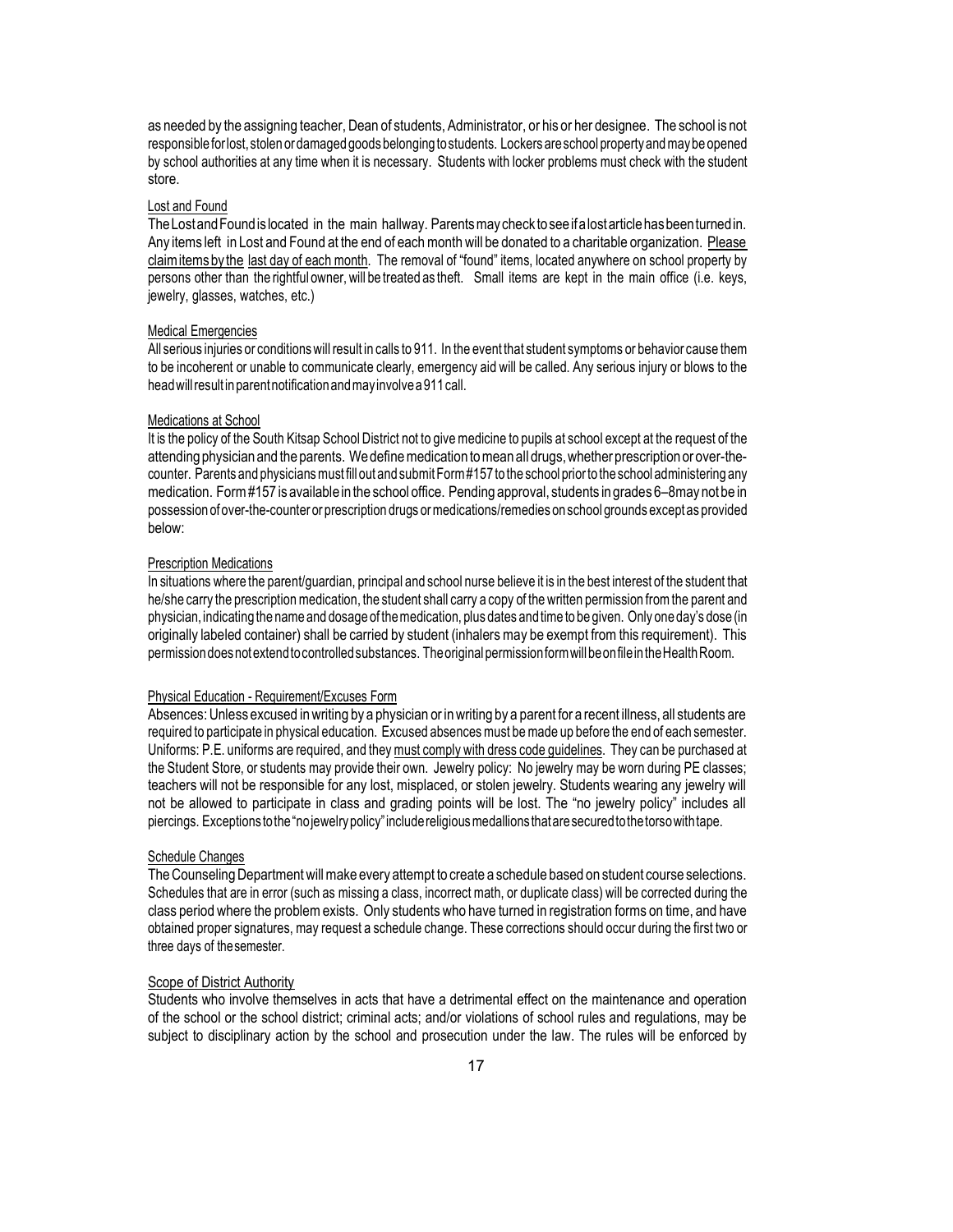school officials:

- On school grounds during and immediately before or immediately after school hours;
- On school grounds at any other time when school is being used by a school group(s)or for a school activity;
- Off school grounds at a school activity, function, or event;
- Off the school grounds if the actions of the student materially or substantially affect or interfere with the educational process; or
- In school-provided transportation, or any other place while under the authority of school personnel.

## Socials

Socials are generally held between 3:00 pm and 5:00 pm, with the exception of the year-end social. We ask that parents pick up students promptly within 15 minutes of the conclusion of the event. Students are encouraged to wear normal school dress and follow all school rules. Faculty and parent volunteer supervision will be provided. Students on active suspension status are not eligible to attend any school activities including socials. All fines must be paid before attending any school social. Only Cedar students and homeschooled students who reside in Cedar Heights' service area may attend socials.

### Visitors

Only students enrolled at Cedar Heights are allowed on campus during regular school hours. Parent visitors are always welcome but must first check in with the main office. Parent/guardian visits to the classroom must be arranged through the principal's office at least 24 hours in advance.

## Cedar Heights Progressive Intervention Plan The 4D's of Discipline

The following intervention plan is designed with our guiding values and commitments in mind. The Cedar Community will work collaboratively to seek system level supports and accountability with the goal of changed behavior.

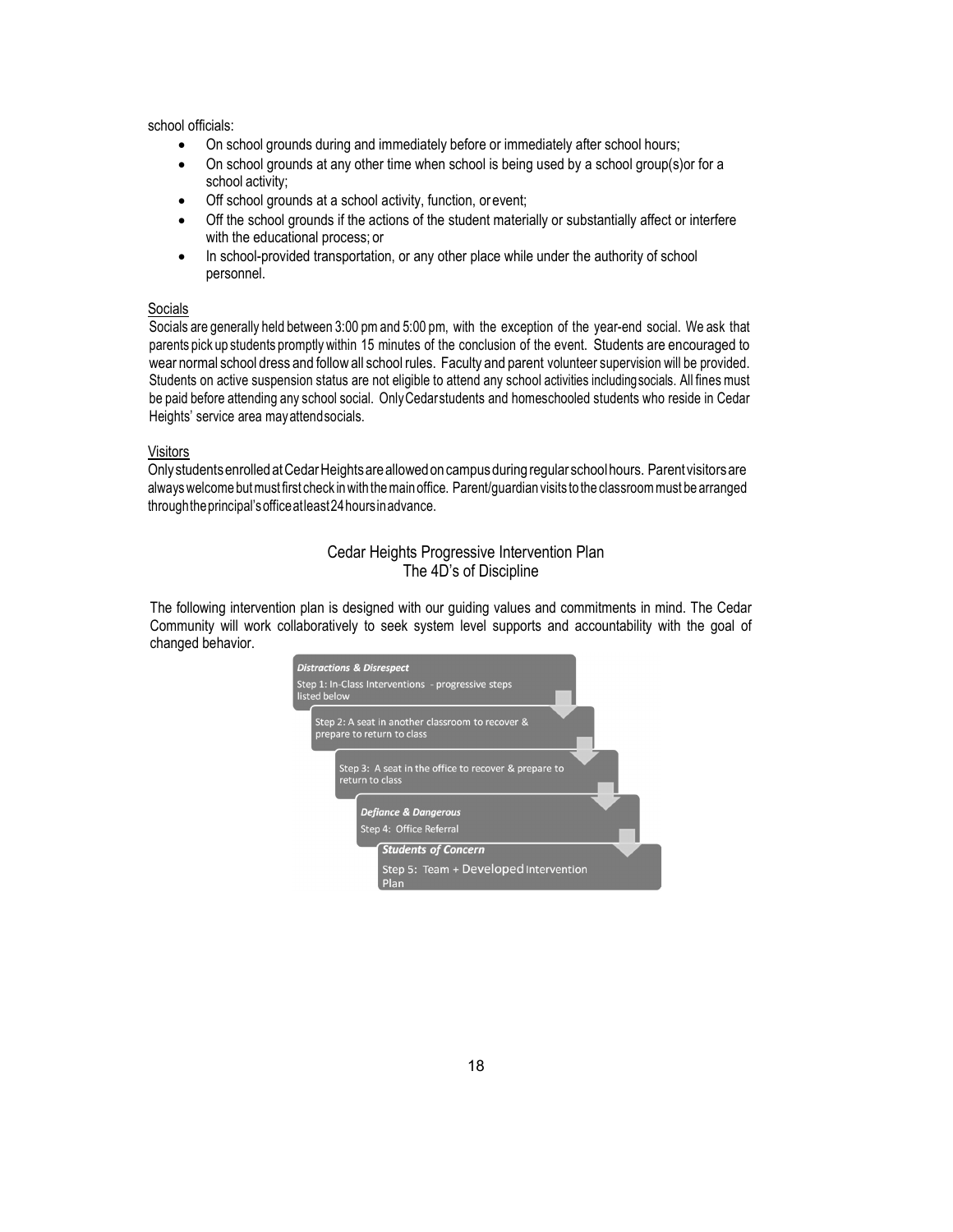| Step 1                                                                                                                          |  |
|---------------------------------------------------------------------------------------------------------------------------------|--|
| <b>Classroom Interventions</b>                                                                                                  |  |
| Behaviors (with examples):                                                                                                      |  |
| <b>Distractions</b>                                                                                                             |  |
| Side bar conversations                                                                                                          |  |
| Talking across the room                                                                                                         |  |
| Wandering around the room<br>$\overline{\phantom{0}}$                                                                           |  |
| Non-verbal Responses i.e. throwing paper & breaking pencils<br>-                                                                |  |
| <b>Tardiness</b><br>$\overline{\phantom{0}}$                                                                                    |  |
| Coming to class without required materials                                                                                      |  |
| <b>Disrespect</b>                                                                                                               |  |
| Inappropriate responses to teacher directions & classroom conversations i.e. joining a student-                                 |  |
| teacher conversations without permission                                                                                        |  |
| Refusal to follow teacher directions                                                                                            |  |
| Non-verbal responses i.e. making faces, rolling eyes<br>-                                                                       |  |
| Name calling<br>$\overline{\phantom{0}}$                                                                                        |  |
| Leaving room without permission                                                                                                 |  |
| Failure to follow classroom behaviors                                                                                           |  |
| Menu of Responses:                                                                                                              |  |
| Cedar Citation issued.<br>$\bullet$                                                                                             |  |
| Teacher phone call to parents/guardians required timely to behavior.<br>$\bullet$                                               |  |
| Teacher consult with counselor, IEP manager required timely to behavior.<br>٠                                                   |  |
| Removal to a separate space in the classroom with the opportunity to recover and return to their<br>$\bullet$<br>original seat. |  |
| <b>Student Conference</b><br>$\bullet$                                                                                          |  |
| Changed seating<br>$\bullet$                                                                                                    |  |
| Student phone call to parent/guardian                                                                                           |  |
| Teacher-student contract<br>٠                                                                                                   |  |
| <b>Lunch Detention</b>                                                                                                          |  |
| <b>After School Detention</b>                                                                                                   |  |
| Other                                                                                                                           |  |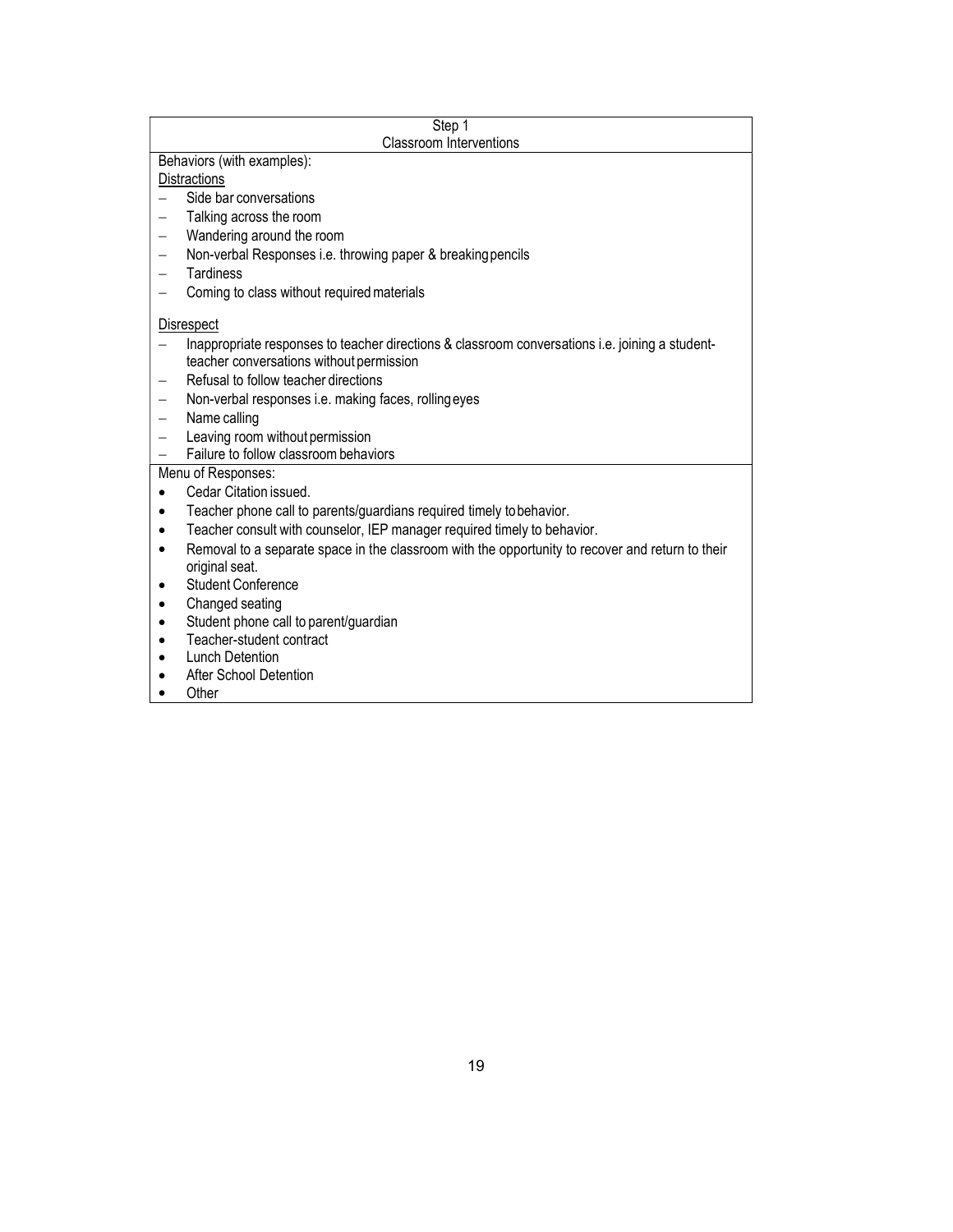| Steps 2 & 3                                                                                          |
|------------------------------------------------------------------------------------------------------|
| <b>Student Recovery Zones</b>                                                                        |
| Behaviors (with examples):                                                                           |
| <b>Distractions</b>                                                                                  |
| Repeated behaviors from step one                                                                     |
| Disrespect                                                                                           |
| Repeated behaviors from step one                                                                     |
| Refusal to follow teacher directions: after repeated opportunities to comply, misbehavior            |
| continues, does not begin working at teacher request, off task after repeated promptings             |
| Menu of Responses:                                                                                   |
| Step 2: Buddy Room<br>$\bullet$                                                                      |
| If after formal warning a student's behavior continues to impact the learning of others they will be |
| asked to                                                                                             |
| ≻ Go to another classroom                                                                            |
| > Complete a reflection hand-out                                                                     |
| > Return to class when ready to follow all reasonable expectations                                   |
|                                                                                                      |
| Step 3: Office Visit                                                                                 |
| If the behavior continues after returning to the classroom then they will be asked to                |
| → Go to the office                                                                                   |
| ≻ Complete a reflection hand-out                                                                     |
|                                                                                                      |
| > Return to class when ready to follow all reasonable expectations.                                  |
|                                                                                                      |

| Step 4                                                                   |                                                                        |  |  |
|--------------------------------------------------------------------------|------------------------------------------------------------------------|--|--|
| <b>Office Referrals</b>                                                  |                                                                        |  |  |
| Behaviors (with examples):                                               |                                                                        |  |  |
| Defiance                                                                 |                                                                        |  |  |
|                                                                          | Repetitious behaviors that have been addressed in steps 1-3            |  |  |
|                                                                          | Blatant refusal i.e. unwillingness to follow simple, repeated requests |  |  |
| Escalating behaviors i.e. kicking doors, inappropriate language, yelling |                                                                        |  |  |
|                                                                          | Defiance toward a staff member outside the classroom                   |  |  |
|                                                                          | Truancy                                                                |  |  |
|                                                                          | Language i.e. racial/gender slurs                                      |  |  |
|                                                                          | High degree of personal disrespect i.e. crude vulgar language          |  |  |
|                                                                          | Failure to follow behavior intervention plans                          |  |  |
|                                                                          |                                                                        |  |  |
|                                                                          | Dangerous Activity                                                     |  |  |
|                                                                          | Fighting                                                               |  |  |
|                                                                          | Theft                                                                  |  |  |
|                                                                          | Vandalism                                                              |  |  |
|                                                                          | Weapons                                                                |  |  |
|                                                                          | Drugs, Alcohol, or Tobacco                                             |  |  |
|                                                                          | <b>False Emergency Alarms</b>                                          |  |  |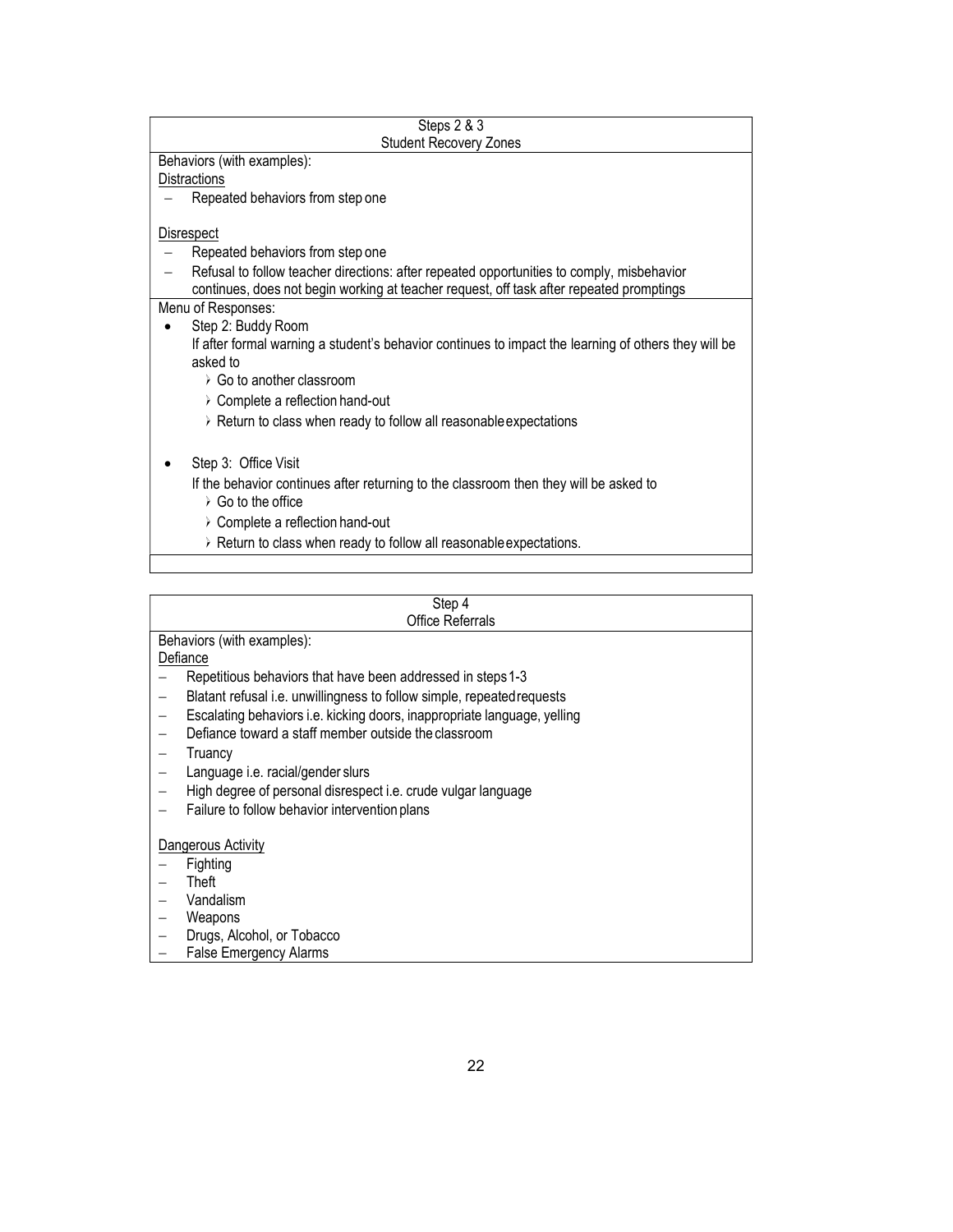|                                           | Step 4                  |
|-------------------------------------------|-------------------------|
|                                           | <b>Office Referrals</b> |
| Menu of Responses:                        |                         |
| Parent-Teacher Conference                 |                         |
| After school Detention<br>$\bullet$       |                         |
| Temporary removal from class<br>$\bullet$ |                         |
| Short-term Suspension<br>$\bullet$        |                         |
| Change of Schedule<br>$\bullet$           |                         |
| Long-term Suspension<br>$\bullet$         |                         |
| Change of Program<br>$\bullet$            |                         |
| <b>Emergency Expulsion</b>                |                         |
|                                           |                         |

| Step 5                                                                                         |  |
|------------------------------------------------------------------------------------------------|--|
| Intervention Plans for identified students of concern with Team/Administrator                  |  |
| Behaviors (with examples):                                                                     |  |
| Repeated Disrespect and Defiance                                                               |  |
| Menu of Responses:                                                                             |  |
| Grade Level Teams work with administrator, counselor, & IEP manager to develop an<br>$\bullet$ |  |
| intervention plan that includes:                                                               |  |
| a description of the student's behaviors,                                                      |  |
| > Prior in-class interventions by all team members,                                            |  |
| Goal: A targeted plan of support and accountability that enables a change in student behavior. |  |

## Discipline Consequences Defined

Conference: A formal conference is held between the student and one or more school officials. During this conference, the student may be asked to sign a behavior contract.

Confiscation: Items inappropriate for school (i.e., tobacco, lighters, matches, radios, knives, noise makers, obscene buttons, electronic devices, laser pointers, etc.) will be removed from the student and secured.

Discipline: Any form of corrective action.

Emergency Expulsion: The student is immediately expelled for an indefinite period of time. Expulsions of this type are only made when it is necessary to remove the student from school in order to eliminate a clear and present danger to any or all concerned. The student's parent(s) or legal guardian is notified by telephone or certified letter regarding the action of the school district and the due process procedure.

Informal Talk: A school official (teacher, administrator or counselor) will talk to the student and try to reach an agreement regarding how the student should behave. This may be recorded in a student discipline file.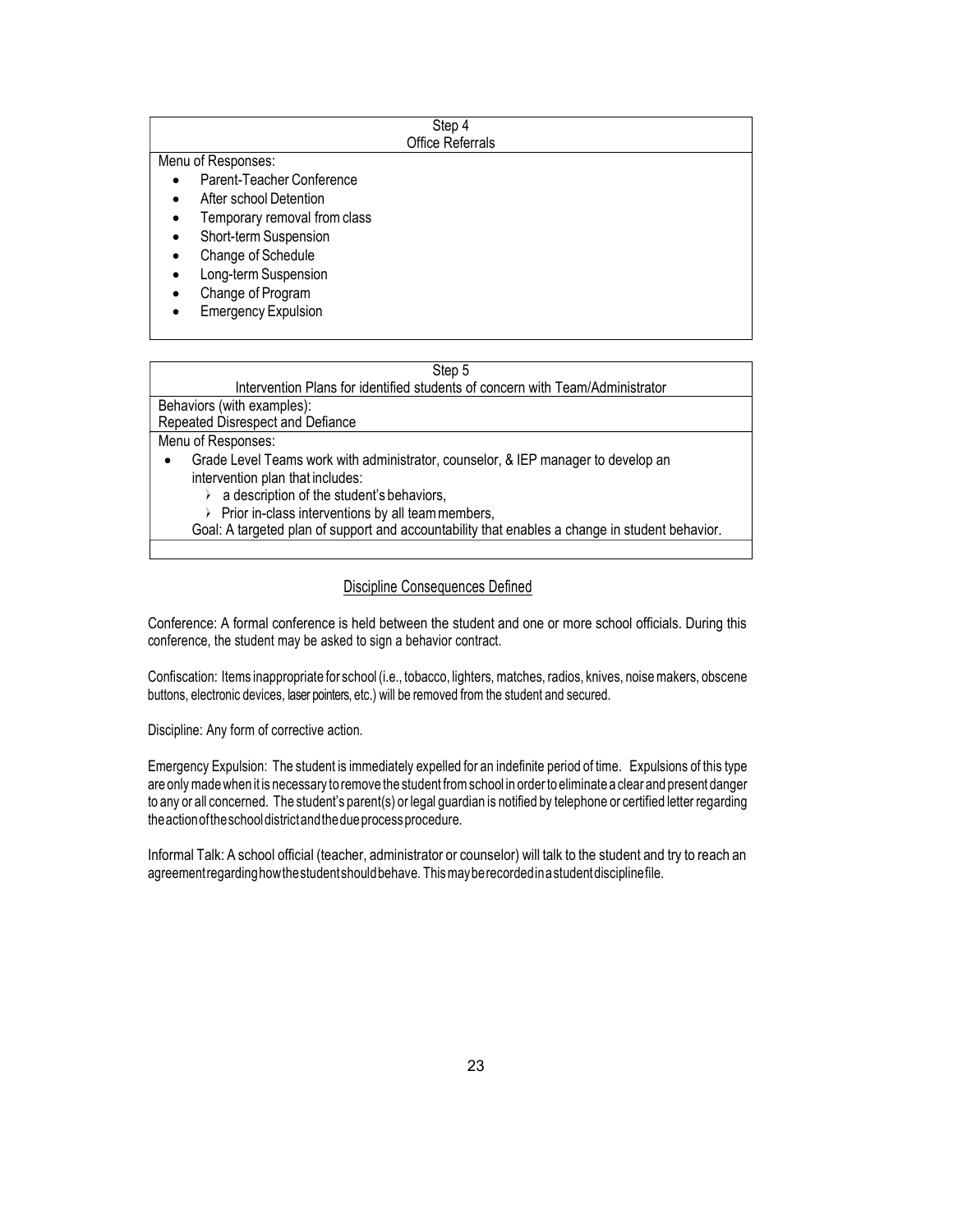In-school Suspension: A student may be suspended from one or more classes for a designated period of time but will remain in school. The student's parent(s) or legal guardian will be notified. On the designated day(s), the student will report to the dean's office.

Long-term Suspension: The student is informed that he/she is subject to a long-term suspension (greater than 10 days). The student is informed regarding the due process procedure. The student's parent(s) or legal guardian is notified by telephone or certified letter that the student is subject to a long-term suspension; they are notified of rights to appeal.

Lunchroom Detention: Lunch may be a student-purchased lunch, or a lunch brought from home and is eaten in a specified area away from the student's friends.

Parent Involvement: Parent(s) notified by telephone, personal contact, letter or certified letter. A conference may be conducted between the student, his/her parent(s), appropriate school personnel, and any other individuals concerned.

Probation: A process spelling-out specific conditions for a student's behavior at school. It can relate to attendance and/or discipline problems.

Removal from Class: At the discretion of the teacher, a student may be removed from class for the balance of the class period and placed in time-out.

Restitution: Damaged or stolen item is replaced or fixed.

Short-term Suspension: The student is informed that he/she is subject to short-term suspension (10 days or fewer). The student is also informed regarding the due process procedure. The student's parent(s) or legal guardian is notified by telephone or certified letter that the student is subject to a short-term suspension.

## Student Conduct

A copy of the South Kitsap School District Rights and Responsibilities handbook will be made available for the family of every student. This handbook contains comprehensive rules, board policies, and legal requirements as they apply to students' rights, responsibilities, and applicable disciplinary consequences. There are a few hard copies available in the main office or it can be found on the South Kitsap School District's website. The South Kitsap School District Policy #3330 Student Conduct states the following: "Any student who willfully performs any act, which materially interferes with or is detrimental to the orderly operation of a school, a school-sponsored activity or any other aspect of the educational process within the South Kitsap School District, shall be subject to discipline, suspension or expulsion."

The South Kitsap School District provides equal educational and employment opportunity without regard to race, creed, religion, color, national origin, age, honorably-discharged veteran or military status, sex, sexual orientation – including gender expression or identity, marital status, or the presence of any sensory, mental, or physical disability, the use of a trained dog guide or service animal by a person with a disability. Equal access to activities, facilities and program is provided to the Boy Scouts of America and other designated youth groups. District procedure complies with all applicable state and federal laws.

The Title IX Officer and Section 504 Coordinator with the responsibility for monitoring, auditing and ensuring compliance with this policy are: Compliance/ADA/Title IX Coordinator: Jerry Holsten, Executive Director of Human Resources 2689 Hoover Avenue SE, Port Orchard, WA 98366 360-874-7006, holsten@skschools.org Section 504 Coordinator: Kimberly Shipp, Assistant Director Office of Special Services, 2689 Hoover Avenue SE, Port Orchard, WA 98366 360-874-3648, shipp@skschools.org

#### Step 1: Complaint to the School District

In most cases, complaints must be filed within one year from the date of the event that is the subject matter